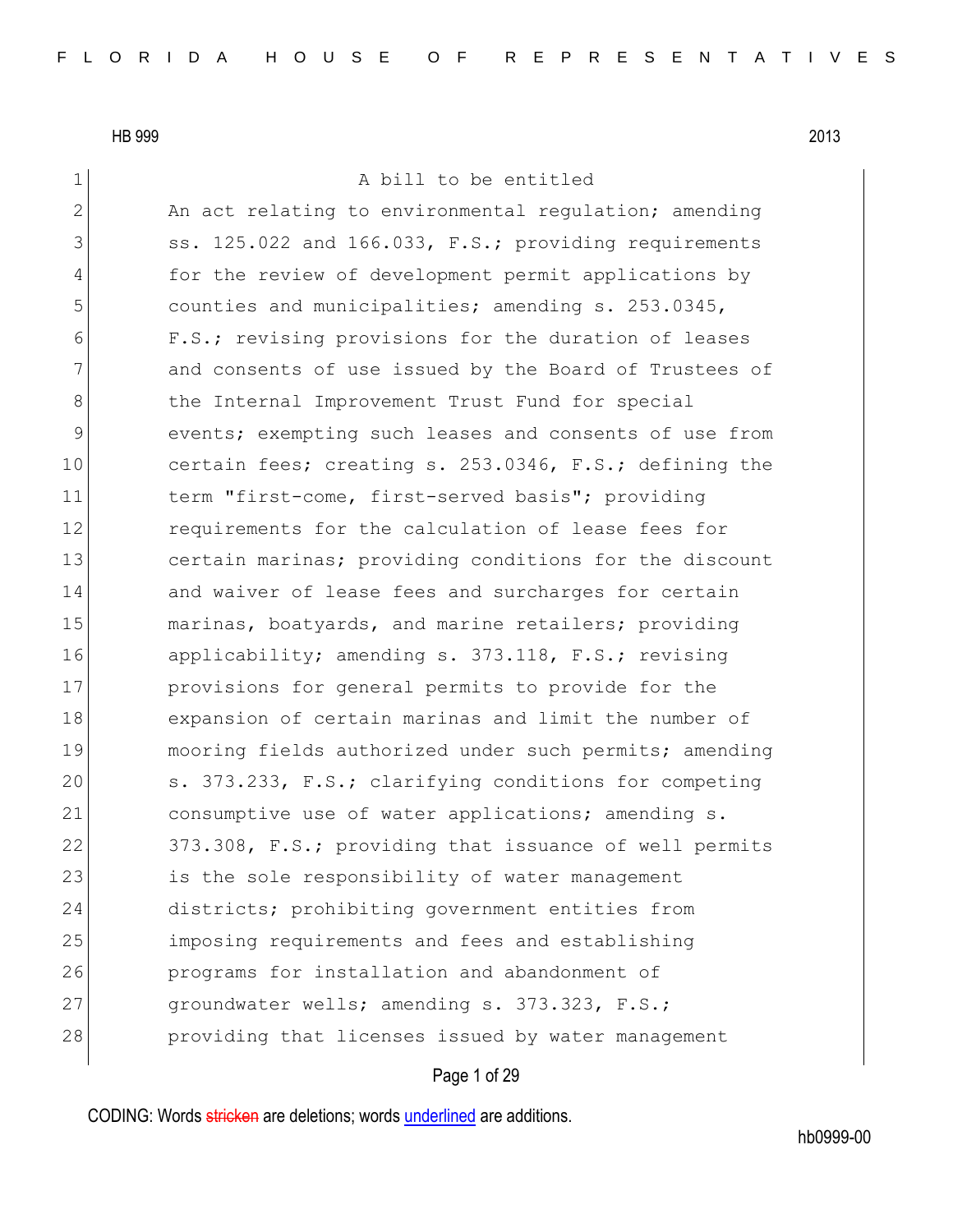29 districts are the only water well construction licenses required for construction, repair, or abandonment of water wells; authorizing licensed water well contractors to install equipment for all water 33 systems; amending s. 373.403, F.S.; defining the term "mean annual flood line"; amending s. 373.406, F.S.; exempting specified ponds, ditches, and wetlands from 36 surface water management and storage requirements; exempting certain water control districts from wetlands or water quality regulations; amending s. 373.709, F.S.; requiring water management districts to coordinate and cooperate with the Department of Agriculture and Consumer Services for regional water 42 supply planning; providing criteria and requirements 43 for determining agricultural water supply demand projections; amending s. 376.313, F.S.; holding harmless a person who discharges pollution pursuant to ch. 403, F.S.; amending s. 403.021, F.S.; providing 47 requirements and conditions for water quality testing, 48 sampling, collection, and analysis by the department; 49 amending s. 403.0872, F.S.; extending the payment deadline of permit fees for major sources of air pollution and conforming the date for related notice 52 by the department; revising provisions for the 53 calculation of such annual fees; amending s. 403.813, F.S.; revising conditions under which certain permits 55 are not required for seawall restoration projects; **120 amending s.** 403.814, F.S.; requiring the Department of

## Page 2 of 29

CODING: Words stricken are deletions; words underlined are additions.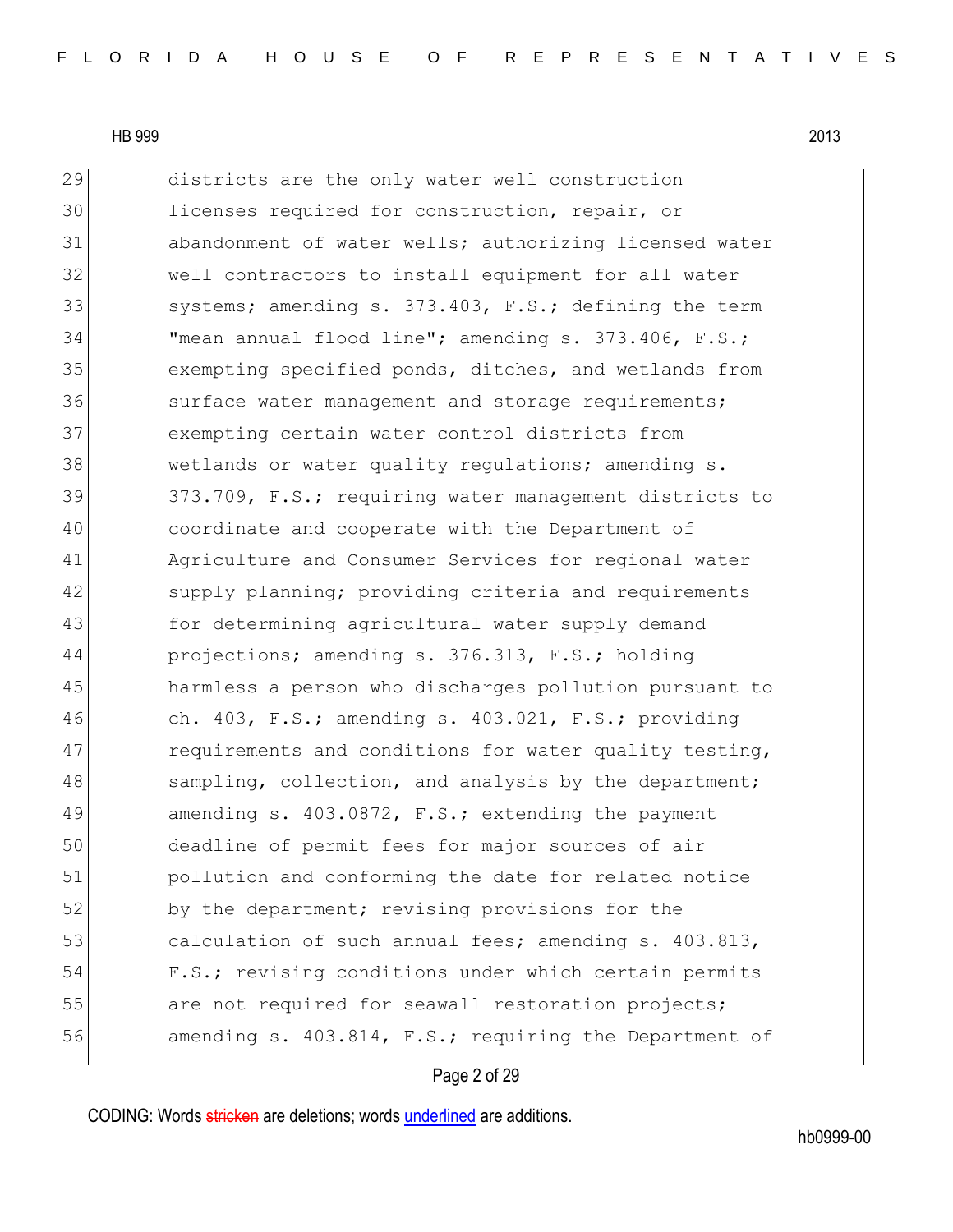57 Environmental Protection to establish general permits 58 for special events; providing permit requirements; 59 amending s. 570.076, F.S.; conforming a cross-60 reference; amending s. 570.085, F.S.; requiring the 61 Department of Agriculture and Consumer Services to 62 establish an agricultural water supply planning 63 program; providing program requirements; providing an 64 effective date. 65 66 Be It Enacted by the Legislature of the State of Florida: 67 68 Section 1. Section 125.022, Florida Statutes, is amended 69 to read: 70 125.022 Development permits.-71 (1) When reviewing an application for a development 72 permit, a county may not request additional information from the 73 applicant more than three times, unless the applicant waives the 74 limitation in writing. The first request must be reviewed and 75 approved in writing by the permit processor's supervisor or 76 department director or manager. The second request must be 77 approved by a department or division director or manager. 78 Subsequent requests must be approved in writing by the county 79 administrator. If the applicant believes the request for 80 additional information is not authorized by ordinance, rule, 81 statute, or other legal authority, the county, at the 82 applicant's request, shall proceed to process the application. 83 (2) When a county denies an application for a development 84 permit, the county shall give written notice to the applicant.

## Page 3 of 29

CODING: Words stricken are deletions; words underlined are additions.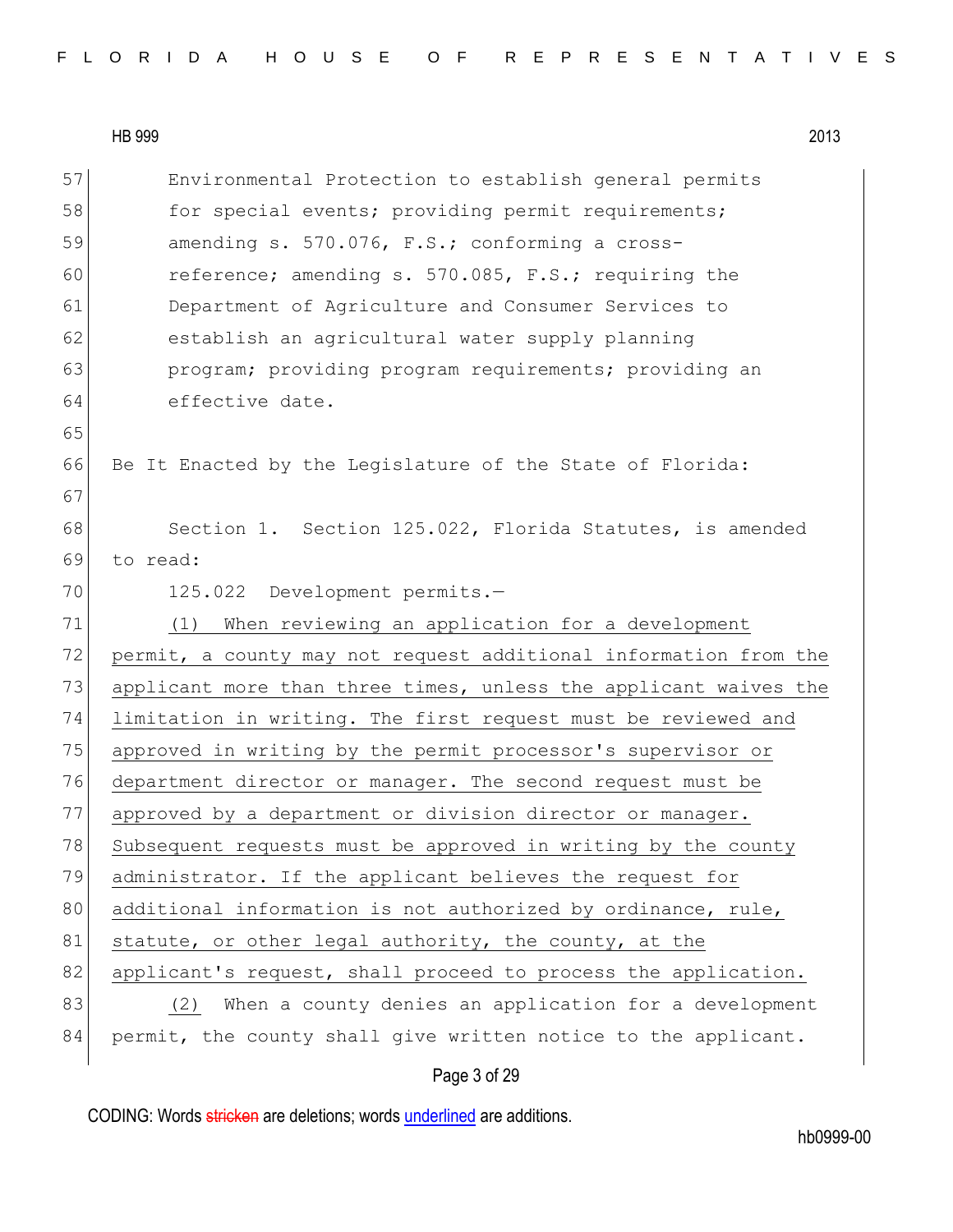85 The notice must include a citation to the applicable portions of 86 an ordinance, rule, statute, or other legal authority for the 87 denial of the permit.

88 (3) As used in this section, the term "development permit" 89 has the same meaning as in s. 163.3164.

90 (4) For any development permit application filed with the 91 county after July 1, 2012, a county may not require as a 92 condition of processing or issuing a development permit that an 93 applicant obtain a permit or approval from any state or federal 94 agency unless the agency has issued a final agency action that 95 denies the federal or state permit before the county action on 96 the local development permit.

97 (5) Issuance of a development permit by a county does not 98 in any way create any rights on the part of the applicant to 99 obtain a permit from a state or federal agency and does not 100 create any liability on the part of the county for issuance of 101 the permit if the applicant fails to obtain requisite approvals 102 or fulfill the obligations imposed by a state or federal agency 103 or undertakes actions that result in a violation of state or 104 federal law. A county may attach such a disclaimer to the 105 issuance of a development permit and may include a permit 106 condition that all other applicable state or federal permits be 107 obtained before commencement of the development.

108 (6) This section does not prohibit a county from providing 109 information to an applicant regarding what other state or 110 federal permits may apply.

111 Section 2. Section 166.033, Florida Statutes, is amended 112 to read:

#### Page 4 of 29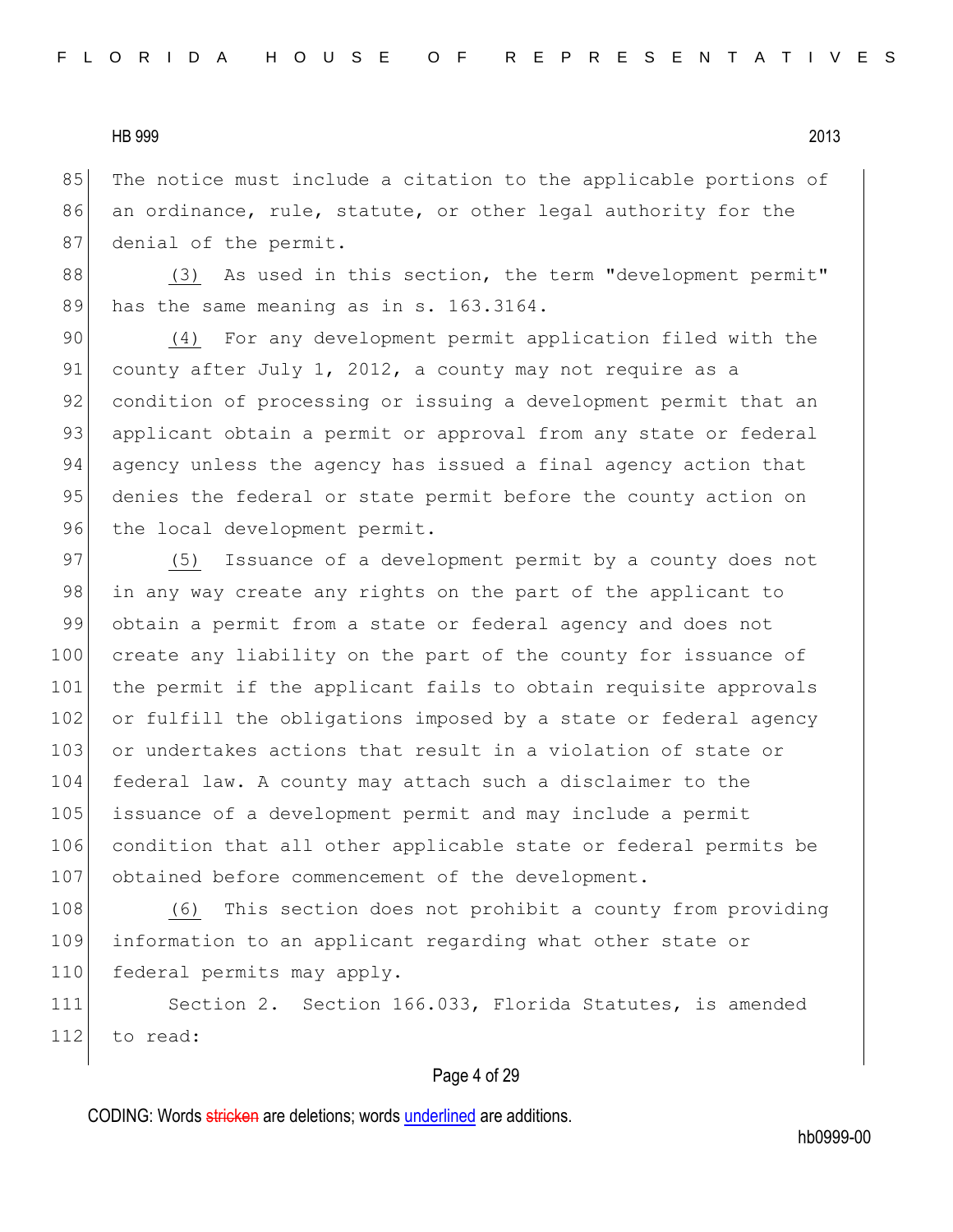113 166.033 Development permits.-

 (1) When reviewing an application for a development permit, a municipality may not request additional information from the applicant more than three times, unless the applicant waives the limitation in writing. The first request must be 118 reviewed and approved in writing by the permit processor's supervisor or department director or manager. The second request 120 must be approved by a department or division director or manager. Subsequent requests must be approved in writing by the municipal administrator or equivalent chief administrative officer. If the applicant believes the request for additional information is not authorized by ordinance, rule, statute, or 125 other legal authority, the municipality, at the applicant's 126 request, shall proceed to process the application.

127 (2) When a municipality denies an application for a 128 development permit, the municipality shall give written notice 129 to the applicant. The notice must include a citation to the 130 applicable portions of an ordinance, rule, statute, or other 131 legal authority for the denial of the permit.

132 (3) As used in this section, the term "development permit" 133 has the same meaning as in s. 163.3164.

134 (4) For any development permit application filed with the 135 municipality after July 1, 2012, a municipality may not require 136 as a condition of processing or issuing a development permit 137 that an applicant obtain a permit or approval from any state or 138 federal agency unless the agency has issued a final agency 139 action that denies the federal or state permit before the 140 municipal action on the local development permit.

# Page 5 of 29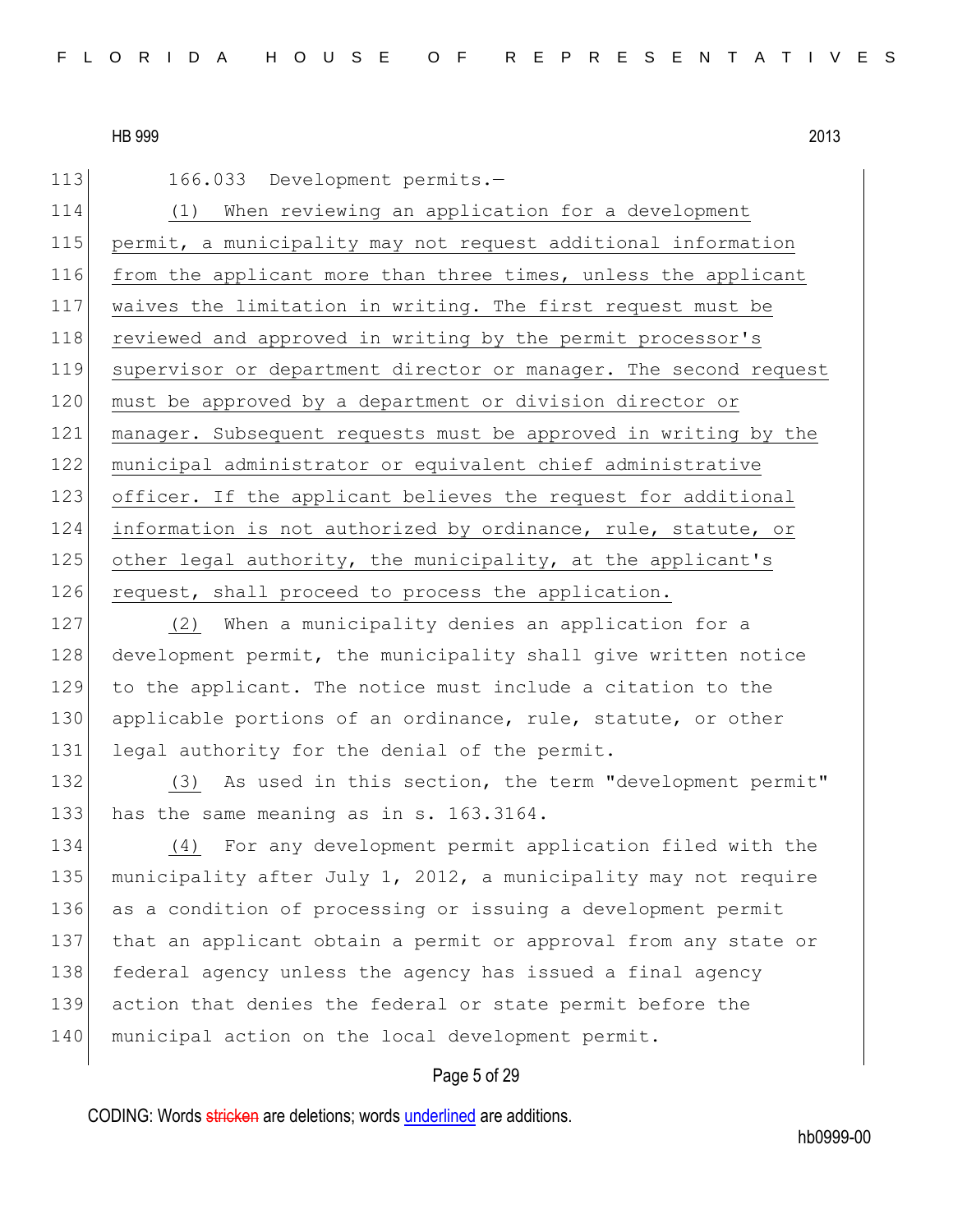(5) Issuance of a development permit by a municipality 142 does not in any way create any right on the part of an applicant 143 to obtain a permit from a state or federal agency and does not create any liability on the part of the municipality for issuance of the permit if the applicant fails to obtain requisite approvals or fulfill the obligations imposed by a state or federal agency or undertakes actions that result in a 148 violation of state or federal law. A municipality may attach such a disclaimer to the issuance of development permits and may include a permit condition that all other applicable state or federal permits be obtained before commencement of the development.

153 (6) This section does not prohibit a municipality from 154 providing information to an applicant regarding what other state 155 or federal permits may apply.

156 Section 3. Section 253.0345, Florida Statutes, is amended 157 to read:

158 253.0345 Special events; submerged land leases.-

159 (1) The trustees may are authorized to issue leases or 160 consents of use or leases to riparian landowners, special and 161 event promoters, and boat show owners to allow the installation 162 of temporary structures, including docks, moorings, pilings, and 163 access walkways, on sovereign submerged lands solely for the 164 purpose of facilitating boat shows and displays in, or adjacent 165 to, established marinas or government-owned government owned 166 upland property. Riparian owners of adjacent uplands who are not 167 seeking a lease or consent of use shall be notified by certified 168 mail of any request for such a lease or consent of use before

#### Page 6 of 29

CODING: Words stricken are deletions; words underlined are additions.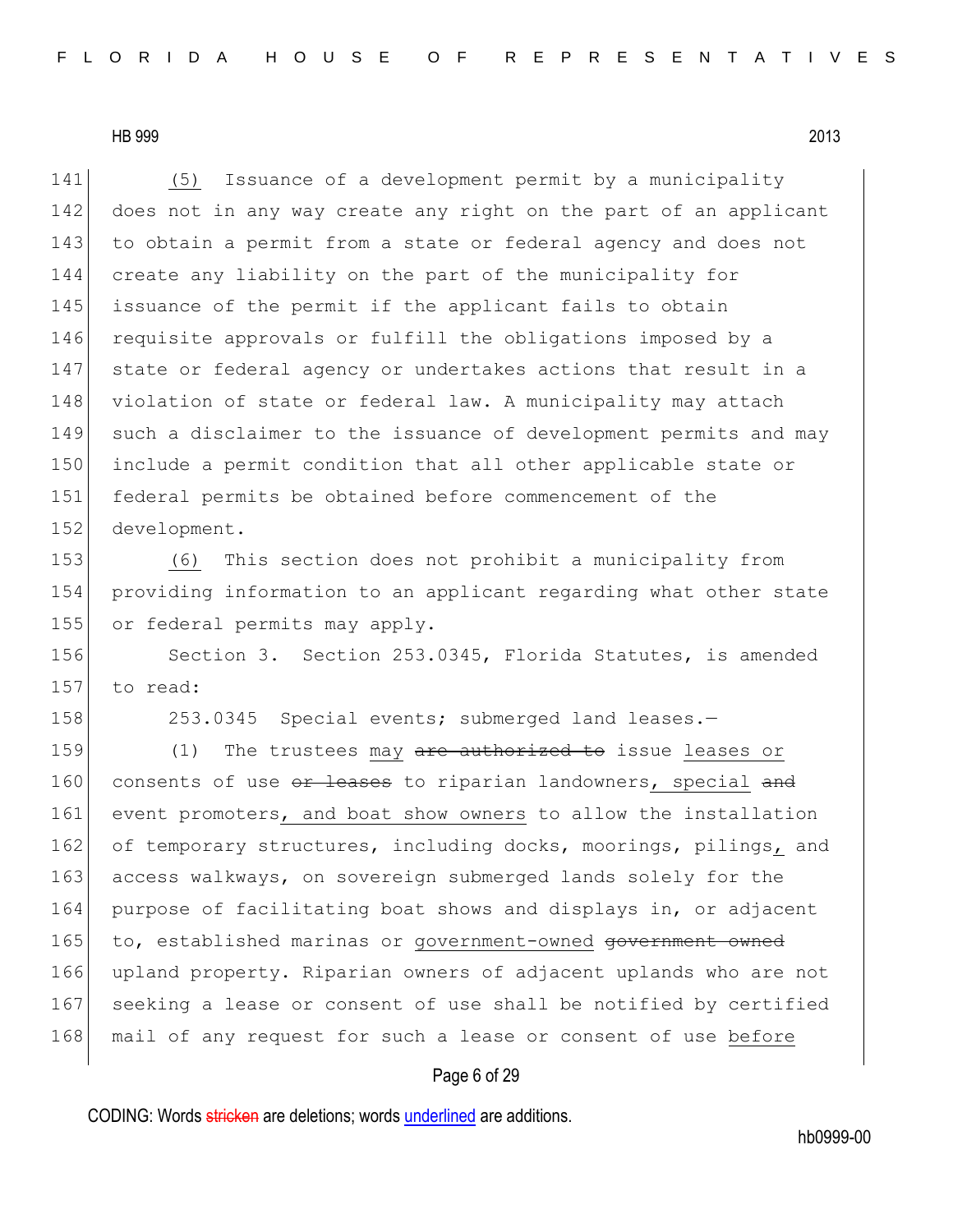169 prior to approval by the trustees. The trustees shall balance 170 the interests of any objecting riparian owners with the economic 171 interests of the public and the state as a factor in determining 172 whether  $\pm$  a lease or consent of use should be executed over the 173 objection of adjacent riparian owners. This section does shall 174 not apply to structures for viewing motorboat racing, high-speed 175 motorboat contests, or high-speed displays in waters where 176 manatees are known to frequent.

177 (2) A lease or consent of use for a Any special event 178 under provided for in subsection (1) shall include an exemption 179 from lease fees and shall be for a period not to exceed 30 days 180 and a duration not to exceed 10 consecutive years. The lease or 181 consent of use may also contain appropriate requirements for 182 removal of the temporary structures, including the posting of 183 sufficient surety to quarantee appropriate funds for removal of 184 the structures should the promoter or riparian owner fail to do 185 so within the time specified in the agreement.

186 (3) Nothing in This section does not shall be construed to 187 allow any lease or consent of use that would result in harm to 188 the natural resources of the area as a result of the structures 189 or the activities of the special events agreed to.

190 Section 4. Section 253.0346, Florida Statutes, is created 191 to read:

192 253.0346 Lease of sovereignty submerged lands for marinas, 193 boatyards, and marine retailers.-

194 (1) For purposes of this section, the term "first-come, 195 first-served basis" means the facility operates on state-owned 196 submerged land for which:

#### Page 7 of 29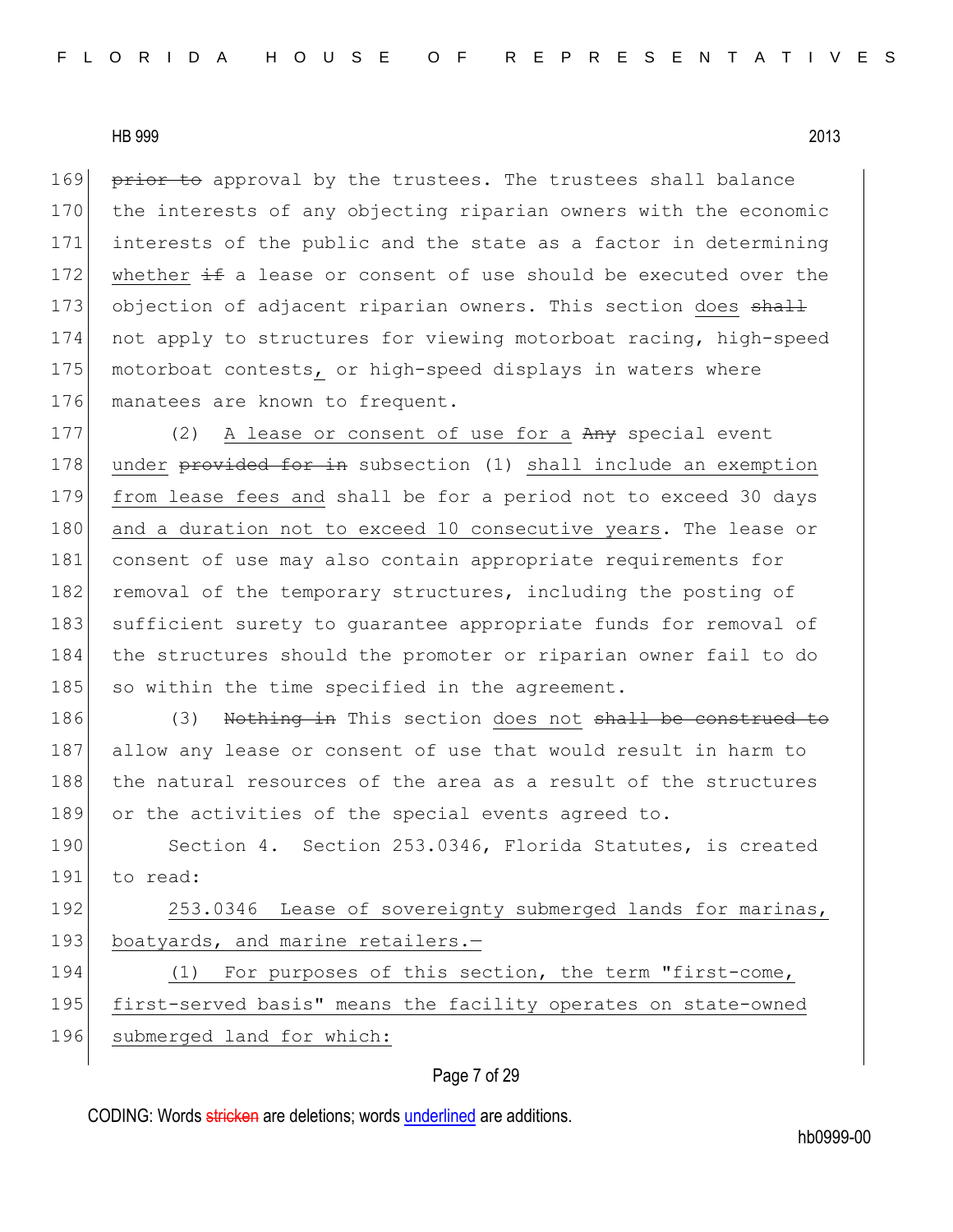197 (a) There is not a club membership, stock ownership, 198 equity interest, or other qualifying requirement. 199 (b) Rental terms do not exceed 12 months and do not 200 include automatic renewal rights or conditions. 201 (2) For marinas that are open to the public on a first-202 come, first-served basis and for which at least 90 percent of  $203$  the slips are open to the public: 204 (a) The annual lease fee for a standard-term lease shall 205 be 6 percent of the annual gross dockage income. In calculating  $206$  gross dockage income, the department may not include pass-207 through charges. 208 (b) A discount of 30 percent on the annual lease fee shall 209 apply if dockage rate sheet publications and dockage advertising 210 clearly state that slips are open to the public on a first-come, 211 first-served basis. 212 (3) For a facility designated by the department as a Clean 213 Marina, Clean Boatyard, or Clean Marine Retailer under the Clean 214 Marina Program: 215 (a) A discount of 10 percent on the annual lease fee shall 216 apply if the facility: 217 1. Actively maintains designation under the program. 218 2. Complies with the terms of the lease. 219 3. Does not change use during the term of the lease. 220 (b) Extended-term lease surcharges shall be waived if the 221 facility: 222 1. Actively maintains designation under the program. 223 2. Complies with the terms of the lease. 224 3. Does not change use during the term of the lease.

Page 8 of 29

CODING: Words stricken are deletions; words underlined are additions.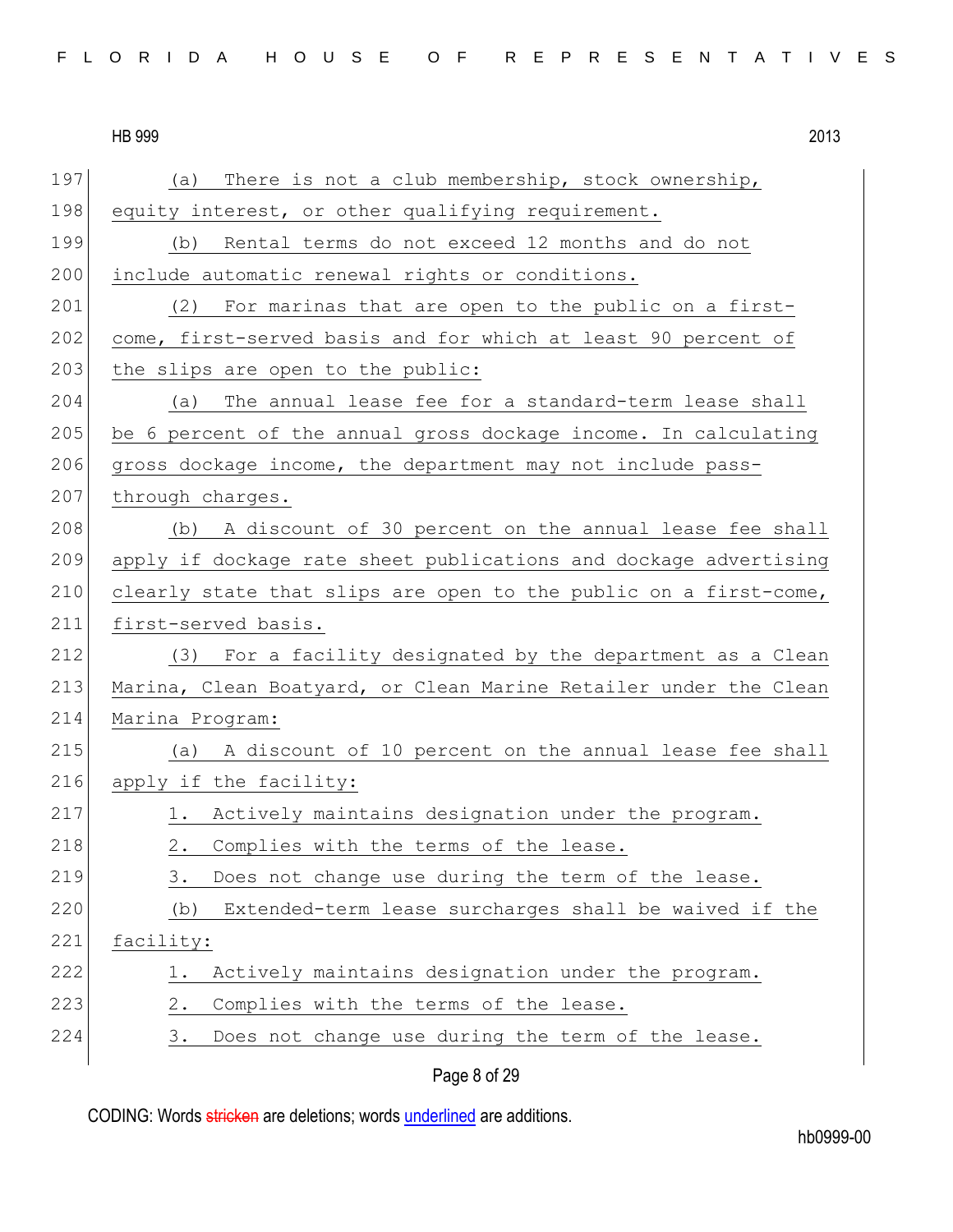$\vert$  4. Is available to the public on a first-come, first- served basis. (c) If the facility is in arrears on lease fees or fails 228 to comply with paragraph  $(b)$ , the facility is not eligible for the discount or waiver under this subsection until arrears have 230 been paid and compliance with the program has been met. (4) This section applies to new leases or amendments to 232 leases effective after July 1, 2013. Section 5. Subsection (4) of section 373.118, Florida 234 Statutes, is amended to read: 235 373.118 General permits; delegation.- (4) The department shall adopt by rule one or more general permits for local governments to construct, operate, and maintain public marina facilities, public mooring fields, public boat ramps, including associated courtesy docks, and associated 240 parking facilities located in uplands. Such general permits 241 adopted by rule shall include provisions to ensure compliance 242 with part IV of this chapter, subsection  $(1)$ , and the criteria 243 necessary to include the general permits in a state programmatic general permit issued by the United States Army Corps of Engineers under s. 404 of the Clean Water Act, Pub. L. No. 92-  $500$ , as amended, 33 U.S.C. ss. 1251 et seq. A facility authorized under such general permits is exempt from review as a 248 development of regional impact if the facility complies with the comprehensive plan of the applicable local government. Such facilities shall be consistent with the local government manatee protection plan required pursuant to chapter 379 and shall obtain Clean Marina Program status prior to opening for

## Page 9 of 29

CODING: Words stricken are deletions; words underlined are additions.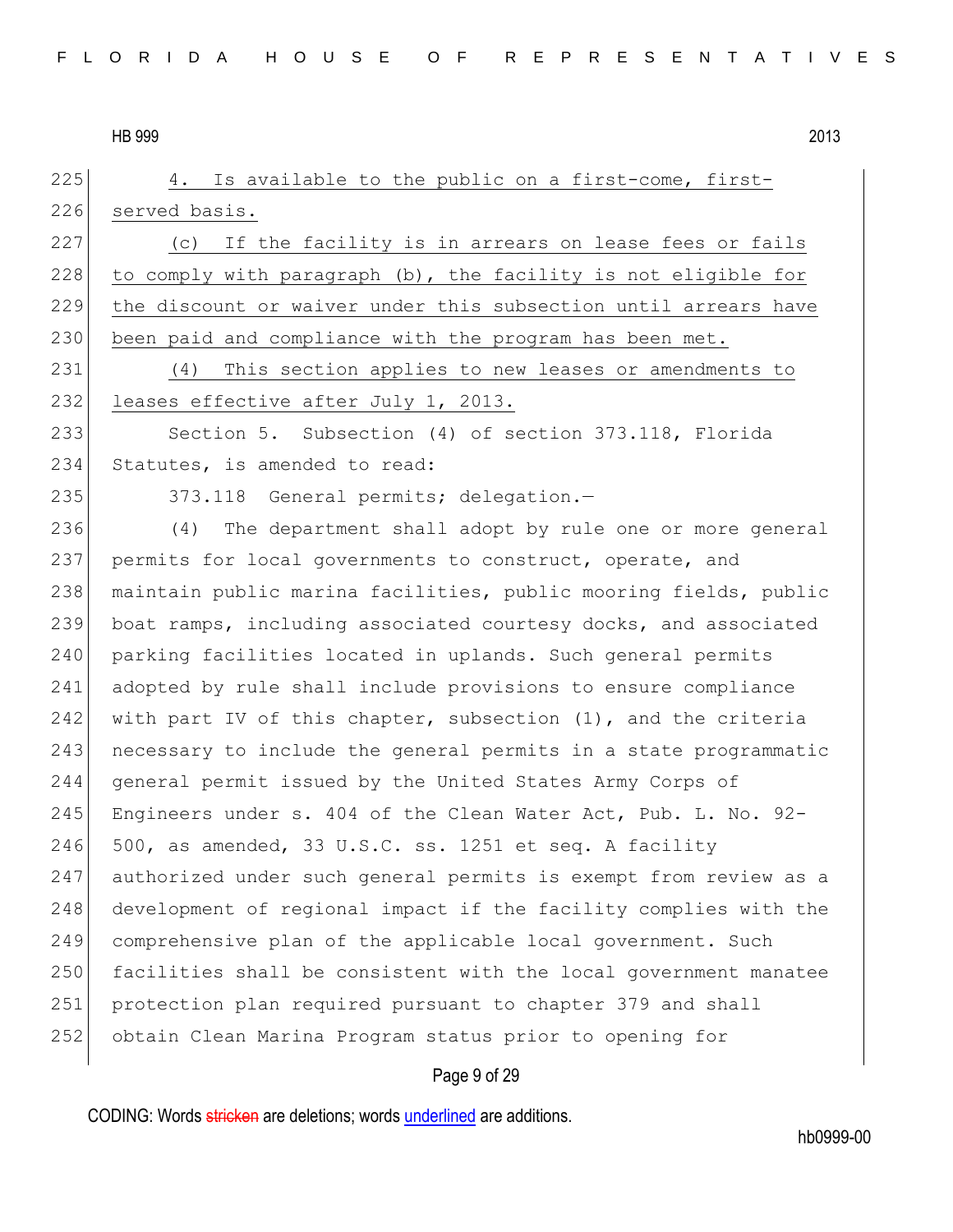253 operation and maintain that status for the life of the facility. 254 The expansion of any marina, whether private or government-255 owned, for which the services of at least 90 percent of the 256 slips are open to the public on a first-come, first-served 257 basis, Marinas and mooring fields authorized under any such 258 general permit may shall not exceed an additional area of 50,000 259 square feet over wetlands and other surface waters. Mooring 260 fields authorized under such general permit may not exceed 100 261 vessels. All facilities permitted under this section shall be 262 constructed, maintained, and operated in perpetuity for the 263 exclusive use of the general public. The department shall 264 initiate the rulemaking process within 60 days after the 265 effective date of this act.

266 Section 6. Subsection (1) of section 373.233, Florida 267 Statutes, is amended to read:

268 373.233 Competing applications.-

269 (1) If two or more applications that which otherwise 270 comply with the provisions of this part are pending for a 271 quantity of water that is inadequate for both or all, or which 272 for any other reason are in conflict, and the governing board or 273 department has issued an affirmative proposed agency action for 274 each application, the governing board or the department has 275 shall have the right to approve or modify the application which 276 best serves the public interest.

277 Section 7. Subsection (1) of section 373.308, Florida 278 Statutes, is amended to read:

279 373.308 Implementation of programs for regulating water  $280$  wells.-

## Page 10 of 29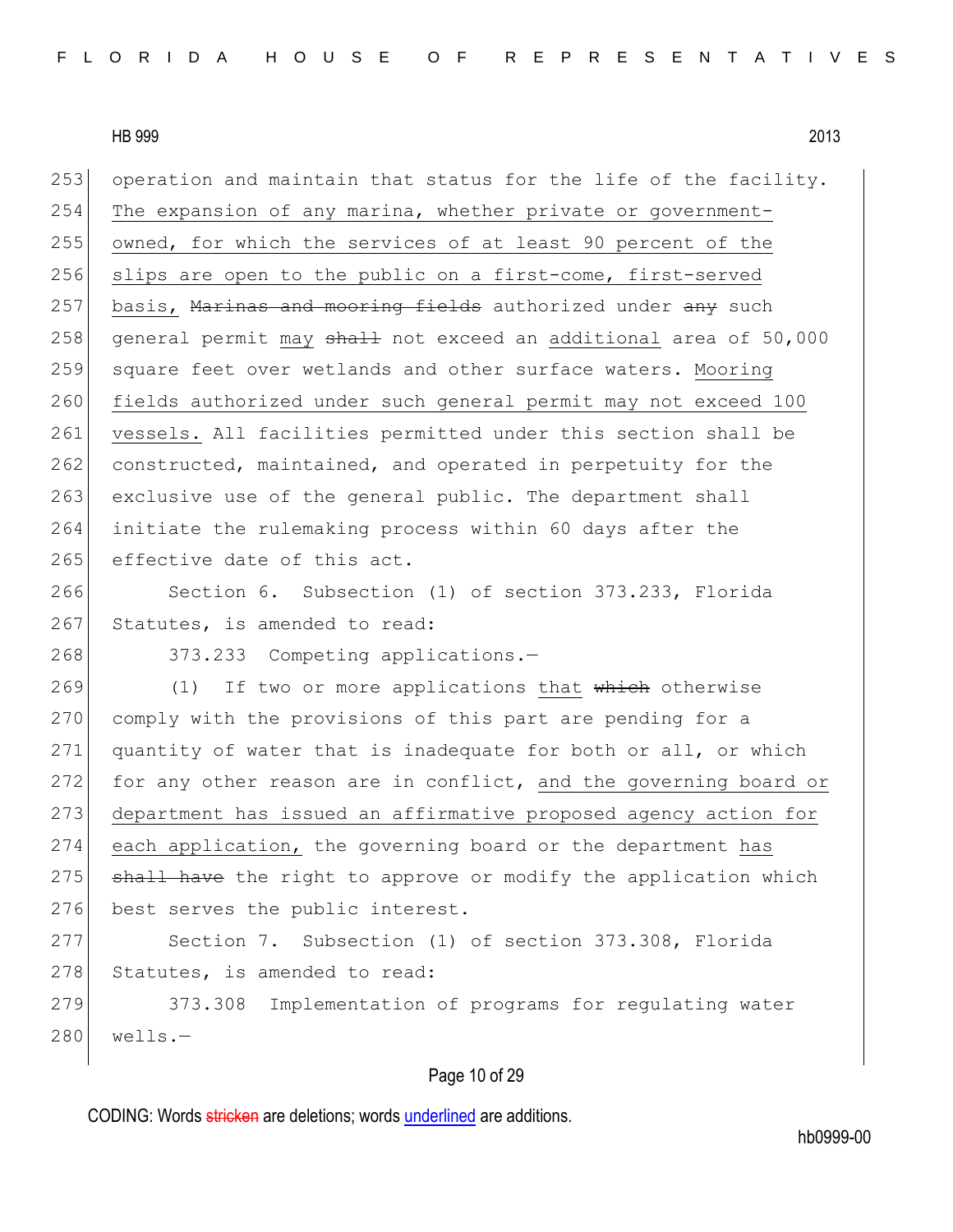281 (1) The department shall authorize the governing board of 282 a water management district to implement a program for the 283 issuance of permits for the location, construction, repair, and 284 abandonment of water wells. Upon authorization from the 285 department, issuance of well permits will be the sole 286 responsibility of the water management district, and other 287 government entities may not impose additional or duplicate 288 requirements or fees or establish a separate program for the 289 permitting of the location, abandonment, boring, or other 290 activities reasonably associated with the installation and 291 abandonment of a groundwater well. 292 Section 8. Subsections (1) and (10) of section 373.323, 293 Florida Statutes, are amended to read: 294 373.323 Licensure of water well contractors; application,  $295$  qualifications, and examinations; equipment identification. 296 (1) Every person who wishes to engage in business as a 297 water well contractor shall obtain from the water management 298 district a license to conduct such business. Licensure under 299 this part by a water management district shall be the only water 300 well construction license required for the construction, repair, 301 or abandonment of water wells in the state or any political 302 subdivision thereof. 303 (10) Water well contractors licensed under this section 304 may install, repair, and modify pumps and tanks in accordance 305 with the Florida Building Code, Plumbing; Section 612-Wells 306 pumps and tanks used for private potable water systems. In 307 addition, licensed water well contractors may install pumps, 308 tanks, and water conditioning equipment for all water  $w$ ell

## Page 11 of 29

CODING: Words stricken are deletions; words underlined are additions.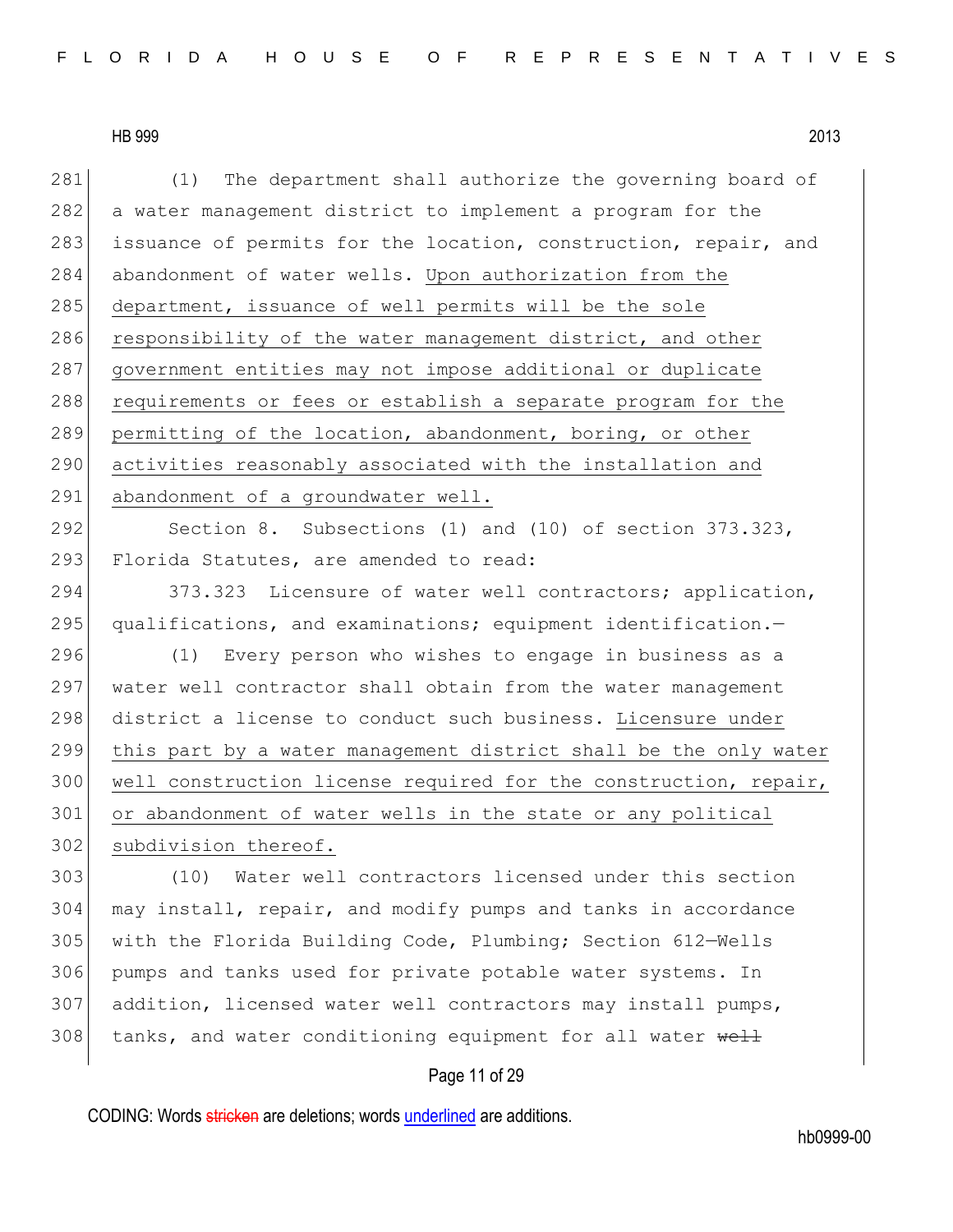| 309 | systems.                                                         |
|-----|------------------------------------------------------------------|
| 310 | Section 9. Subsection (23) is added to section 373.403,          |
| 311 | Florida Statutes, to read:                                       |
| 312 | 373.403 Definitions. When appearing in this part or in any       |
| 313 | rule, regulation, or order adopted pursuant thereto, the         |
| 314 | following terms mean:                                            |
| 315 | (23) "Mean annual flood line" for purposes of delineating        |
| 316 | the ordinary high water line for nontidal water bodies and other |
| 317 | surface waters shall have the same meaning as provided in s.     |
| 318 | 381.0065.                                                        |
| 319 | Section 10. Subsections (13) through (15) are added to           |
| 320 | section 373.406, Florida Statutes, to read:                      |
| 321 | 373.406 Exemptions.-The following exemptions shall apply:        |
| 322 | (13) Nothing in this part, or in any rule, regulation, or        |
| 323 | order adopted pursuant to this part, applies to construction,    |
| 324 | operation, or maintenance of any wholly owned, manmade ponds     |
| 325 | constructed entirely in uplands or drainage ditches constructed  |
| 326 | in uplands.                                                      |
| 327 | (14) Nothing in this part, or in any rule, regulation, or        |
| 328 | order adopted pursuant to this part, may require a permit for    |
| 329 | activities affecting wetlands created solely by the unreasonable |
| 330 | and negligent flooding or interference with the natural flow of  |
| 331 | surface water caused by an adjoining landowner.                  |
| 332 | (15) Any water control district created and operating            |
| 333 | pursuant to chapter 298 for which a valid environmental resource |
| 334 | permit or management and storage of surface waters permit has    |
| 335 | been issued pursuant to this part is exempt from further         |
| 336 | wetlands or water quality regulations imposed pursuant to        |
|     |                                                                  |

# Page 12 of 29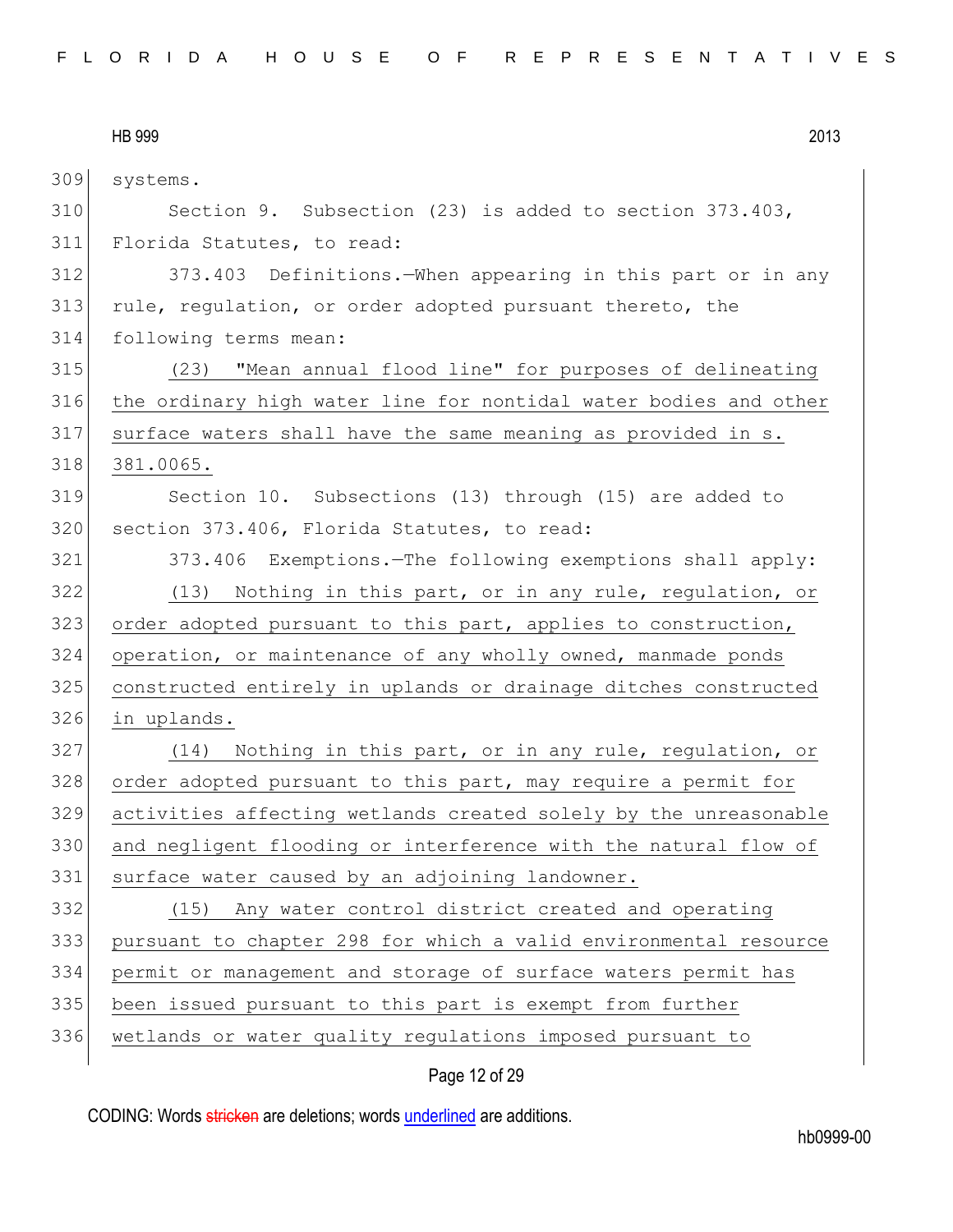## chapters 125, 163, and 166.

338 Section 11. Subsection (1) and paragraph (a) of subsection (2) of section 373.709, Florida Statutes, are amended to read: 373.709 Regional water supply planning.—

 (1) The governing board of each water management district 342 shall conduct water supply planning for any water supply planning region within the district identified in the appropriate district water supply plan under s. 373.036, where it determines that existing sources of water are not adequate to supply water for all existing and future reasonable-beneficial uses and to sustain the water resources and related natural 348 systems for the planning period. The planning must be conducted in an open public process, in coordination and cooperation with 350 local governments, regional water supply authorities, government-owned and privately owned water and wastewater utilities, multijurisdictional water supply entities, self-353 suppliers, reuse utilities, the department, the Department of Agriculture and Consumer Services, and other affected and interested parties. The districts shall actively engage in public education and outreach to all affected local entities and their officials, as well as members of the public, in the planning process and in seeking input. During preparation, but prior to completion of the regional water supply plan, the district must conduct at least one public workshop to discuss the technical data and modeling tools anticipated to be used to support the regional water supply plan. The district shall also hold several public meetings to communicate the status, overall conceptual intent, and impacts of the plan on existing and

## Page 13 of 29

CODING: Words stricken are deletions; words underlined are additions.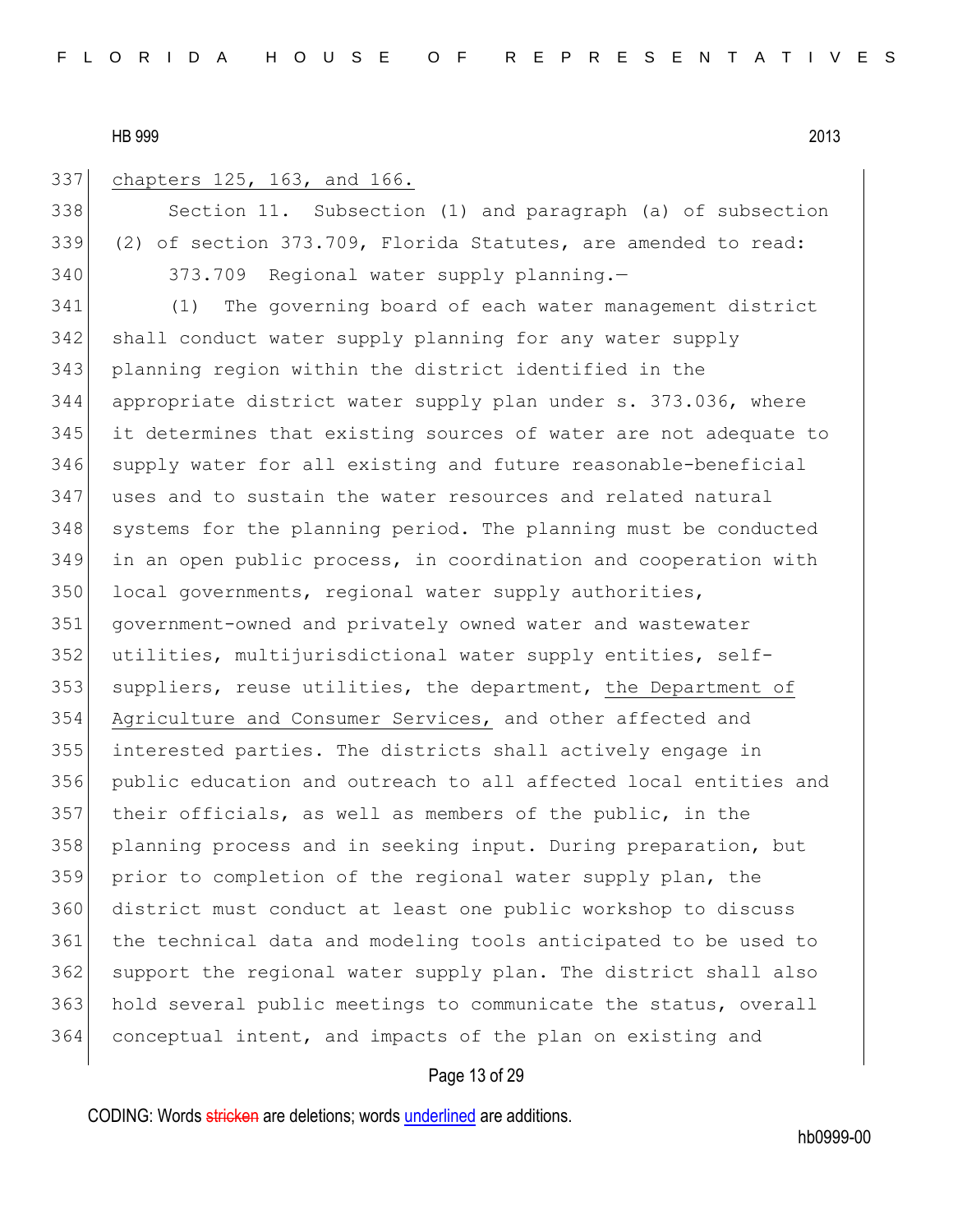365 future reasonable-beneficial uses and related natural systems. During the planning process, a local government may choose to prepare its own water supply assessment to determine if existing water sources are adequate to meet existing and projected reasonable-beneficial needs of the local government while 370 sustaining water resources and related natural systems. The local government shall submit such assessment, including the 372 data and methodology used, to the district. The district shall consider the local government's assessment during the formation of the plan. A determination by the governing board that initiation of a regional water supply plan for a specific planning region is not needed pursuant to this section shall be subject to s. 120.569. The governing board shall reevaluate such a determination at least once every 5 years and shall initiate a 379 regional water supply plan, if needed, pursuant to this subsection.

 (2) Each regional water supply plan shall be based on at least a 20-year planning period and shall include, but need not be limited to:

 (a) A water supply development component for each water 385 supply planning region identified by the district which includes:

387 1. A quantification of the water supply needs for all existing and future reasonable-beneficial uses within the planning horizon. The level-of-certainty planning goal 390 associated with identifying the water supply needs of existing and future reasonable-beneficial uses shall be based upon meeting those needs for a 1-in-10-year drought event.

## Page 14 of 29

CODING: Words stricken are deletions; words underlined are additions.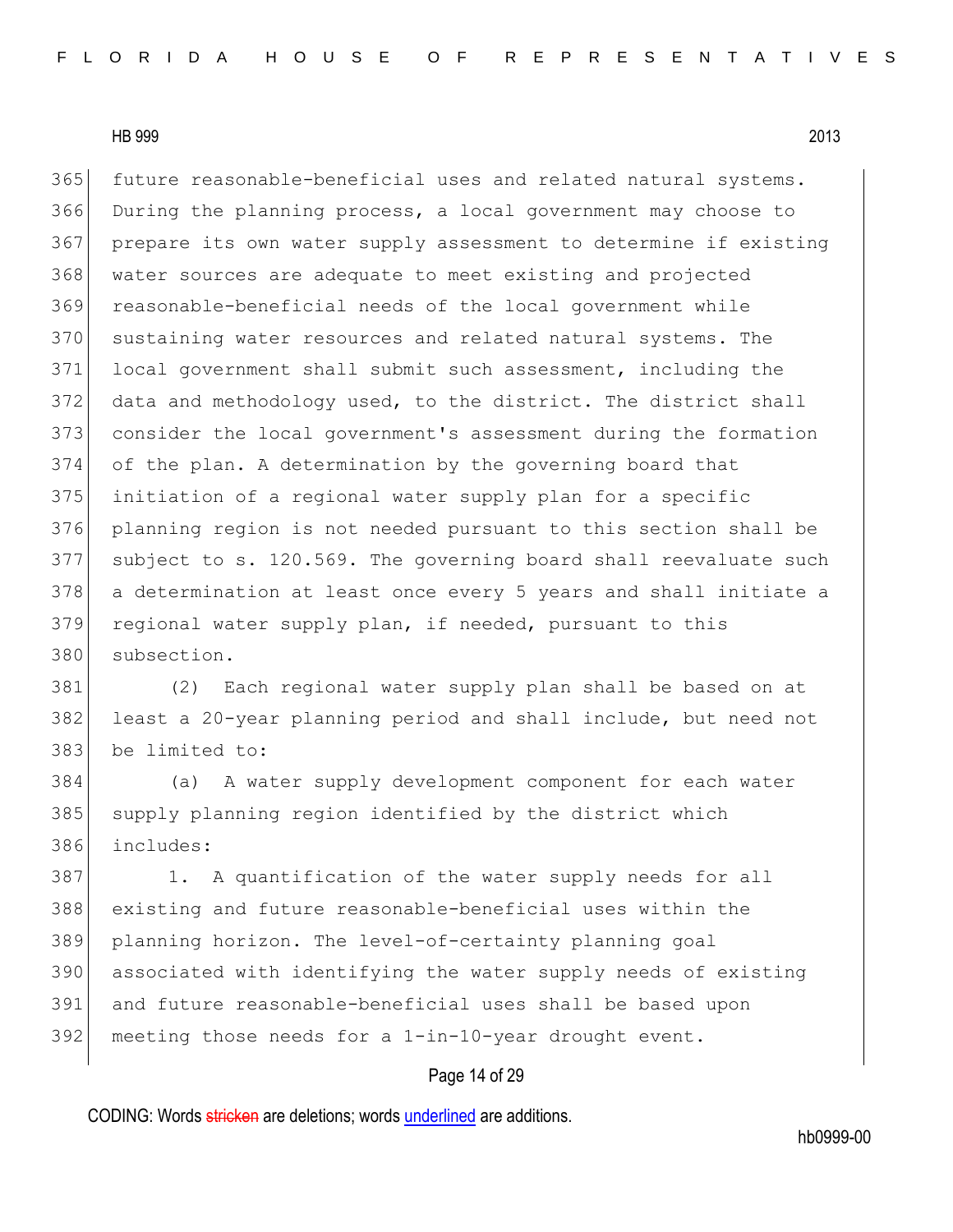393 a. Population projections used for determining public water supply needs must be based upon the best available data. In determining the best available data, the district shall consider the University of Florida's Bureau of Economic and Business Research (BEBR) medium population projections and any population projection data and analysis submitted by a local government pursuant to the public workshop described in 400 subsection (1) if the data and analysis support the local government's comprehensive plan. Any adjustment of or deviation 402 from the BEBR projections must be fully described, and the original BEBR data must be presented along with the adjusted 404 data.

405 b. Agricultural demand projections used for determining 406 the needs of agricultural self-suppliers must be based upon the 407 best available data. In determining the best available data for 408 agricultural self-supplied water needs, the district shall use 409 the data indicative of future water supply demands provided by 410 the Department of Agriculture and Consumer Services pursuant to 411 s. 570.085.

412 2. A list of water supply development project options, including traditional and alternative water supply project options, from which local government, government-owned and privately owned utilities, regional water supply authorities, multijurisdictional water supply entities, self-suppliers, and others may choose for water supply development. In addition to 418 projects listed by the district, such users may propose specific projects for inclusion in the list of alternative water supply 420 projects. If such users propose a project to be listed as an

## Page 15 of 29

CODING: Words stricken are deletions; words underlined are additions.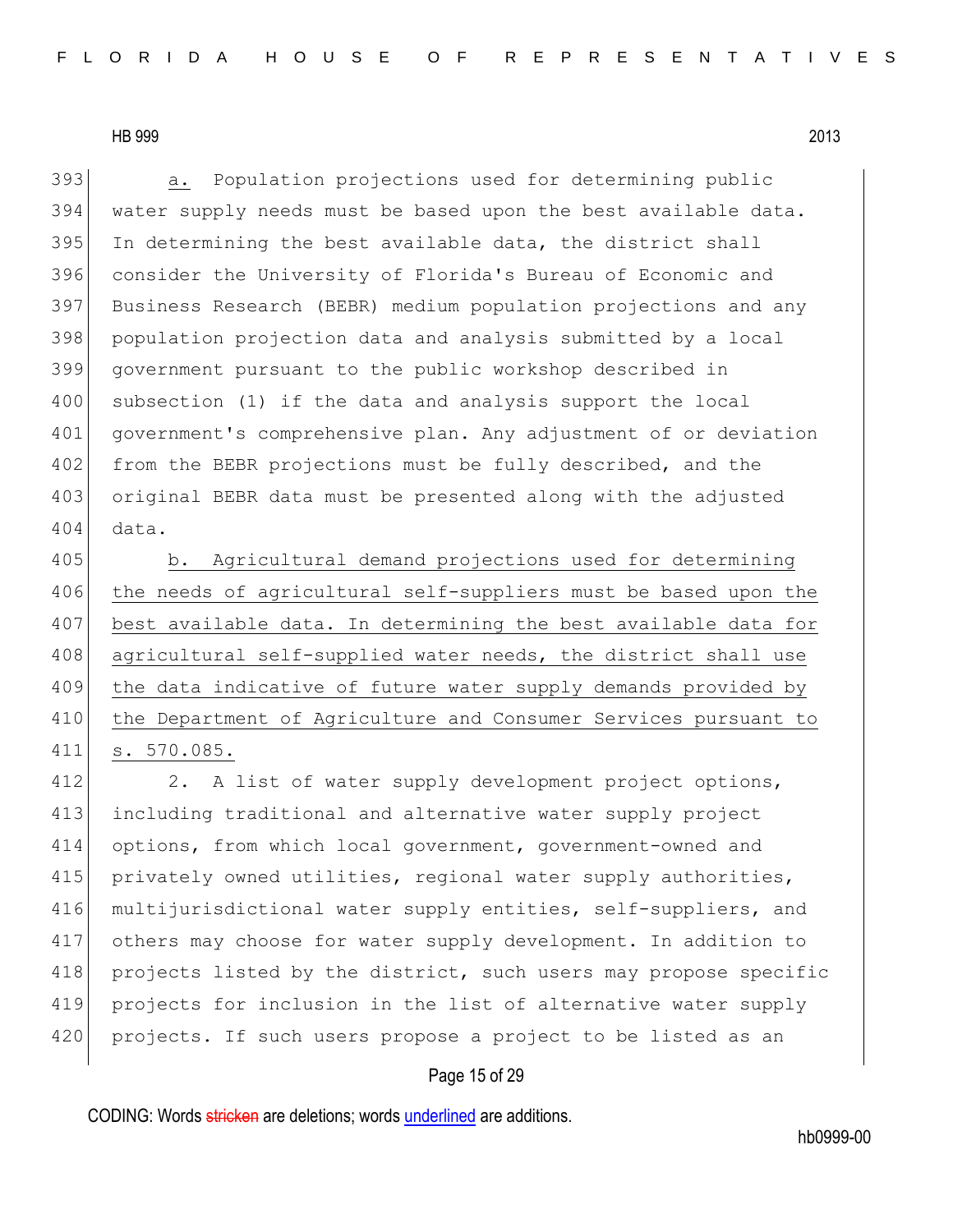421 alternative water supply project, the district shall determine 422 whether it meets the goals of the plan, and, if so, it shall be 423 included in the list. The total capacity of the projects 424 included in the plan shall exceed the needs identified in 425 subparagraph 1. and shall take into account water conservation 426 and other demand management measures, as well as water resources 427 constraints, including adopted minimum flows and levels and 428 water reservations. Where the district determines it is 429 appropriate, the plan should specifically identify the need for 430 multijurisdictional approaches to project options that, based on 431 planning level analysis, are appropriate to supply the intended 432 uses and that, based on such analysis, appear to be permittable 433 and financially and technically feasible. The list of water 434 supply development options must contain provisions that 435 recognize that alternative water supply options for agricultural 436 self-suppliers are limited.

437 3. For each project option identified in subparagraph 2., 438 the following shall be provided:

439 a. An estimate of the amount of water to become available 440 through the project.

441 b. The timeframe in which the project option should be 442 implemented and the estimated planning-level costs for capital 443 investment and operating and maintaining the project.

444 c. An analysis of funding needs and sources of possible 445 funding options. For alternative water supply projects the water 446 management districts shall provide funding assistance in 447 accordance with s. 373.707(8).

448 d. Identification of the entity that should implement each

#### Page 16 of 29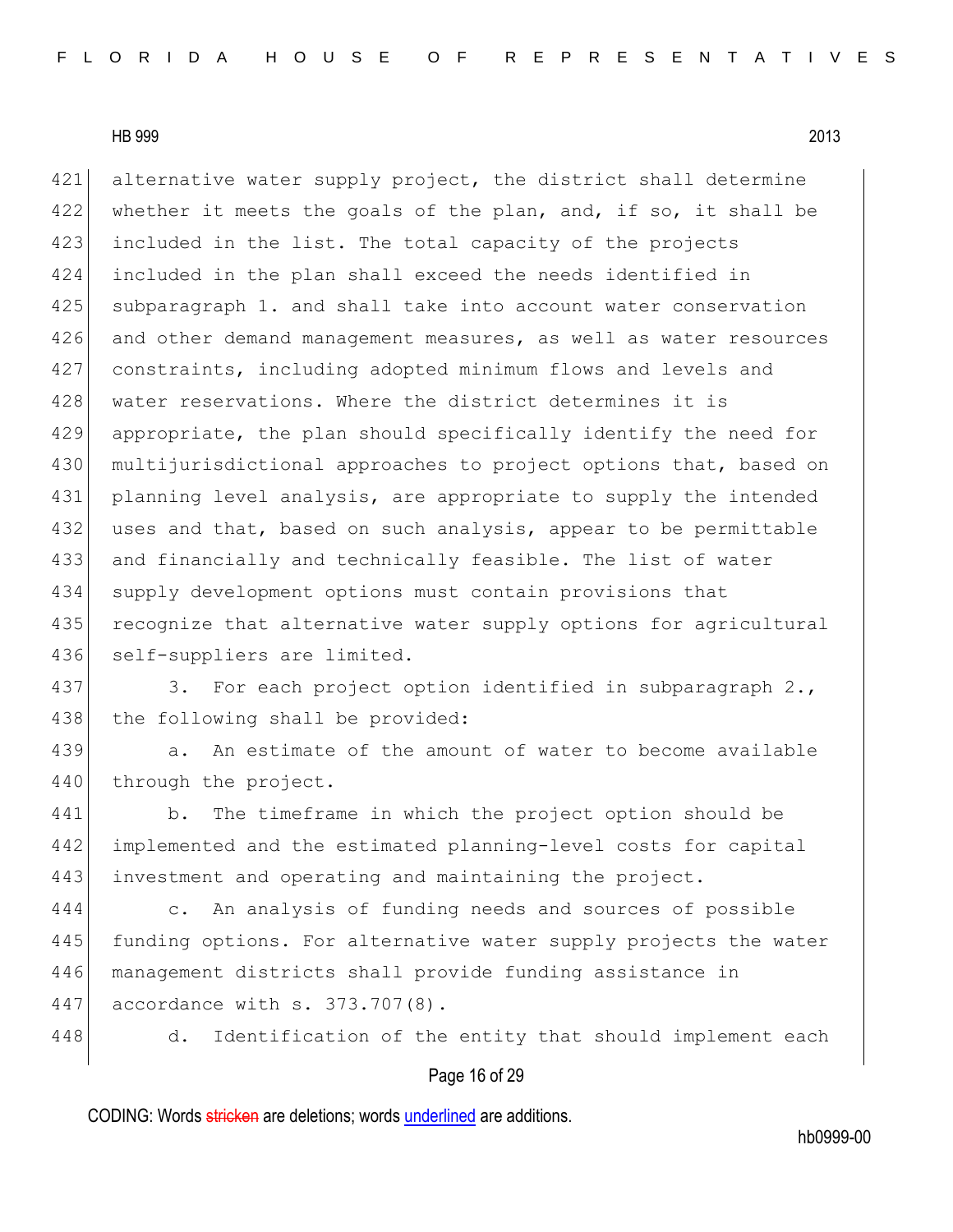449 project option and the current status of project implementation.

450 Section 12. Subsection (3) of section 376.313, Florida 451 Statutes, is amended to read:

452 376.313 Nonexclusiveness of remedies and individual cause 453 of action for damages under ss. 376.30-376.317.—

454 (3) Except as provided in s. 376.3078(3) and (11), nothing 455 contained in ss. 376.30-376.317 prohibits any person from 456 bringing a cause of action in a court of competent jurisdiction 457 for all damages resulting from a discharge or other condition of 458 pollution covered by ss. 376.30-376.317 not regulated or 459 authorized pursuant to chapter 403. Nothing in this chapter 460 shall prohibit or diminish a party's right to contribution from 461 other parties jointly or severally liable for a prohibited 462 discharge of pollutants or hazardous substances or other 463 pollution conditions. Except as otherwise provided in subsection 464 (4) or subsection  $(5)$ , in any such suit, it is not necessary for 465 such person to plead or prove negligence in any form or manner. 466 Such person need only plead and prove the fact of the prohibited 467 discharge or other pollutive condition and that it has occurred. 468 The only defenses to such cause of action shall be those 469 specified in s. 376.308.

470 Section 13. Subsection (11) of section 403.021, Florida 471 Statutes, is amended to read:

472 403.021 Legislative declaration; public policy.-

473 (11) It is the intent of the Legislature that water 474 quality standards be reasonably established and applied to take 475 into account the variability occurring in nature. The department 476 shall recognize the statistical variability inherent in sampling

#### Page 17 of 29

CODING: Words stricken are deletions; words underlined are additions.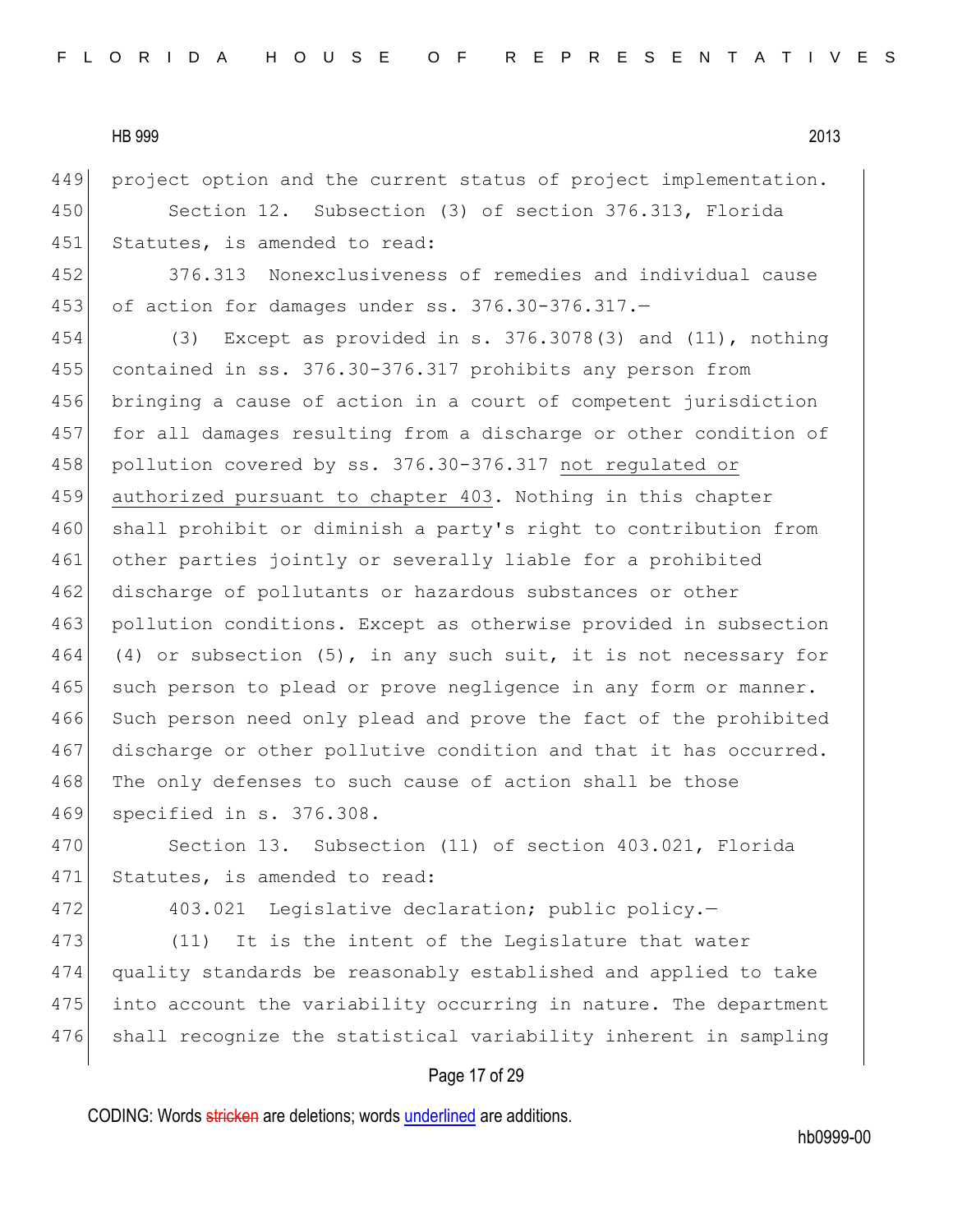477 and testing procedures that are used to express water quality 478 standards. The department shall also recognize that some 479 deviations from water quality standards occur as the result of 480 | natural background conditions. The department shall not consider 481 deviations from water quality standards to be violations when 482 the discharger can demonstrate that the deviations would occur 483 in the absence of any human-induced discharges or alterations to 484 the water body. Testing, sampling, collection, or analysis may 485 not be conducted or required unless such testing, sampling, 486 collection, or analysis has been subjected to and validated 487 through inter- and intra-laboratory testing, quality control, 488 peer review, and adopted by rule. The validation shall be 489 sufficient to ensure that variability inherent in such testing 490 sampling, collection, or analysis has been specified and reduced 491 to the minimum for comparable testing, sampling, collection, or 492 analysis.

493 Section 14. Subsection (11) of section 403.0872, Florida 494 Statutes, is amended to read:

495 403.0872 Operation permits for major sources of air 496 pollution; annual operation license fee.-Provided that program 497 approval pursuant to 42 U.S.C. s. 7661a has been received from 498 the United States Environmental Protection Agency, beginning 499 January 2, 1995, each major source of air pollution, including 500 electrical power plants certified under s. 403.511, must obtain 501 from the department an operation permit for a major source of 502 air pollution under this section. This operation permit is the 503 only department operation permit for a major source of air 504 pollution required for such source; provided, at the applicant's

## Page 18 of 29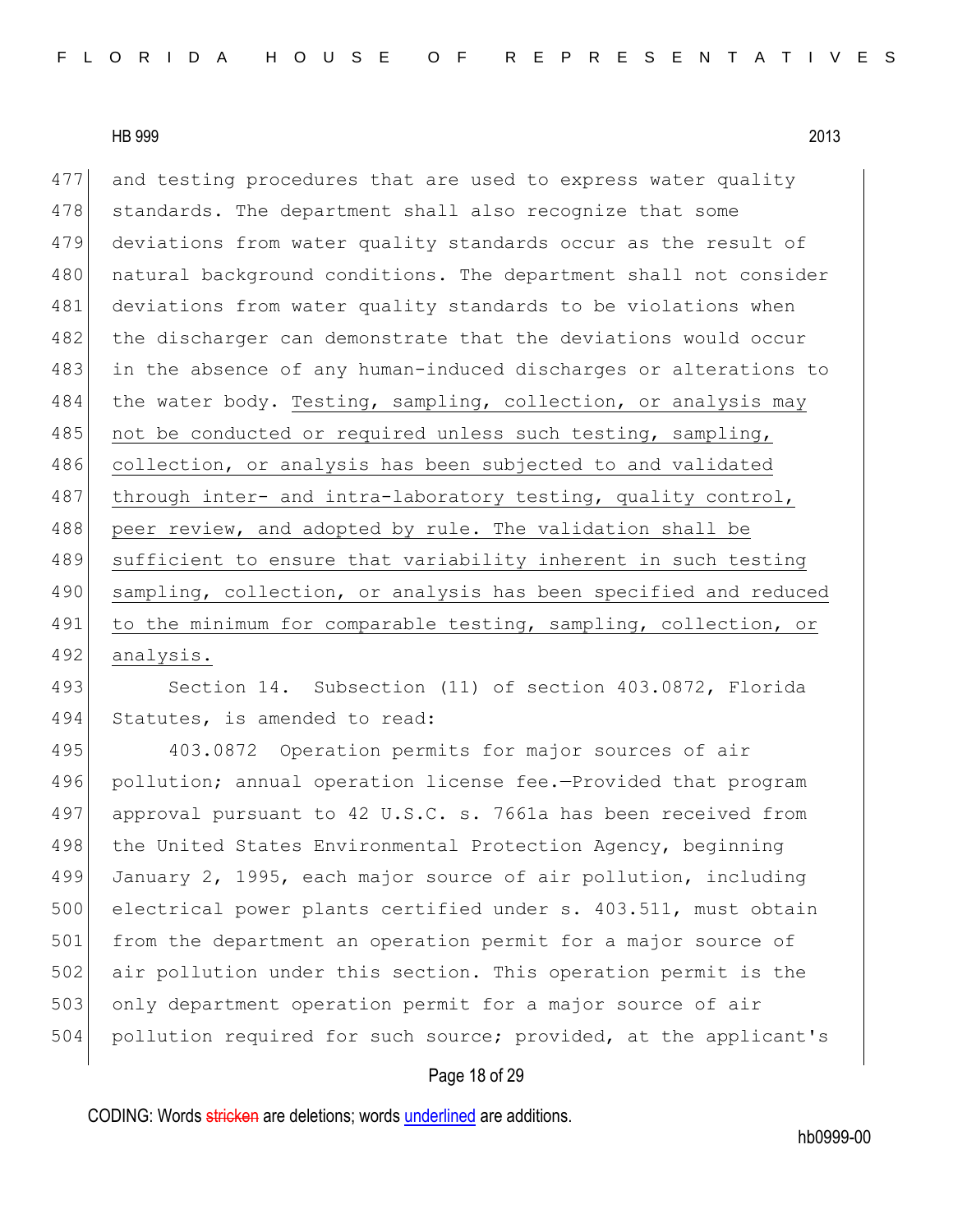505 request, the department shall issue a separate acid rain permit 506 for a major source of air pollution that is an affected source 507 within the meaning of 42 U.S.C. s. 7651a(1). Operation permits 508 for major sources of air pollution, except general permits 509 issued pursuant to s. 403.814, must be issued in accordance with 510 the procedures contained in this section and in accordance with 511 chapter 120; however, to the extent that chapter 120 is 512 inconsistent with the provisions of this section, the procedures 513 contained in this section prevail.

 (11) Each major source of air pollution permitted to operate in this state must pay between January 15 and April 516 March 1 of each year, upon written notice from the department, an annual operation license fee in an amount determined by department rule. The annual operation license fee shall be terminated immediately in the event the United States Environmental Protection Agency imposes annual fees solely to implement and administer the major source air-operation permit 522 program in Florida under 40 C.F.R. s. 70.10(d).

523 (a) The annual fee must be assessed based upon the 524 source's previous year's emissions and must be calculated by 525 multiplying the applicable annual operation license fee factor 526 times the tons of each regulated air pollutant actually emitted, 527 as calculated in accordance with department's emissions 528 computation and reporting rules. The annual fee shall only apply 529 to those regulated pollutants,  $\{except$  carbon monoxide and 530 greenhouse gases, for which an allowable numeric emission 531 limiting standard is specified in allowed to be emitted per hour 532 by specific condition of the source's most recent construction

#### Page 19 of 29

CODING: Words stricken are deletions; words underlined are additions.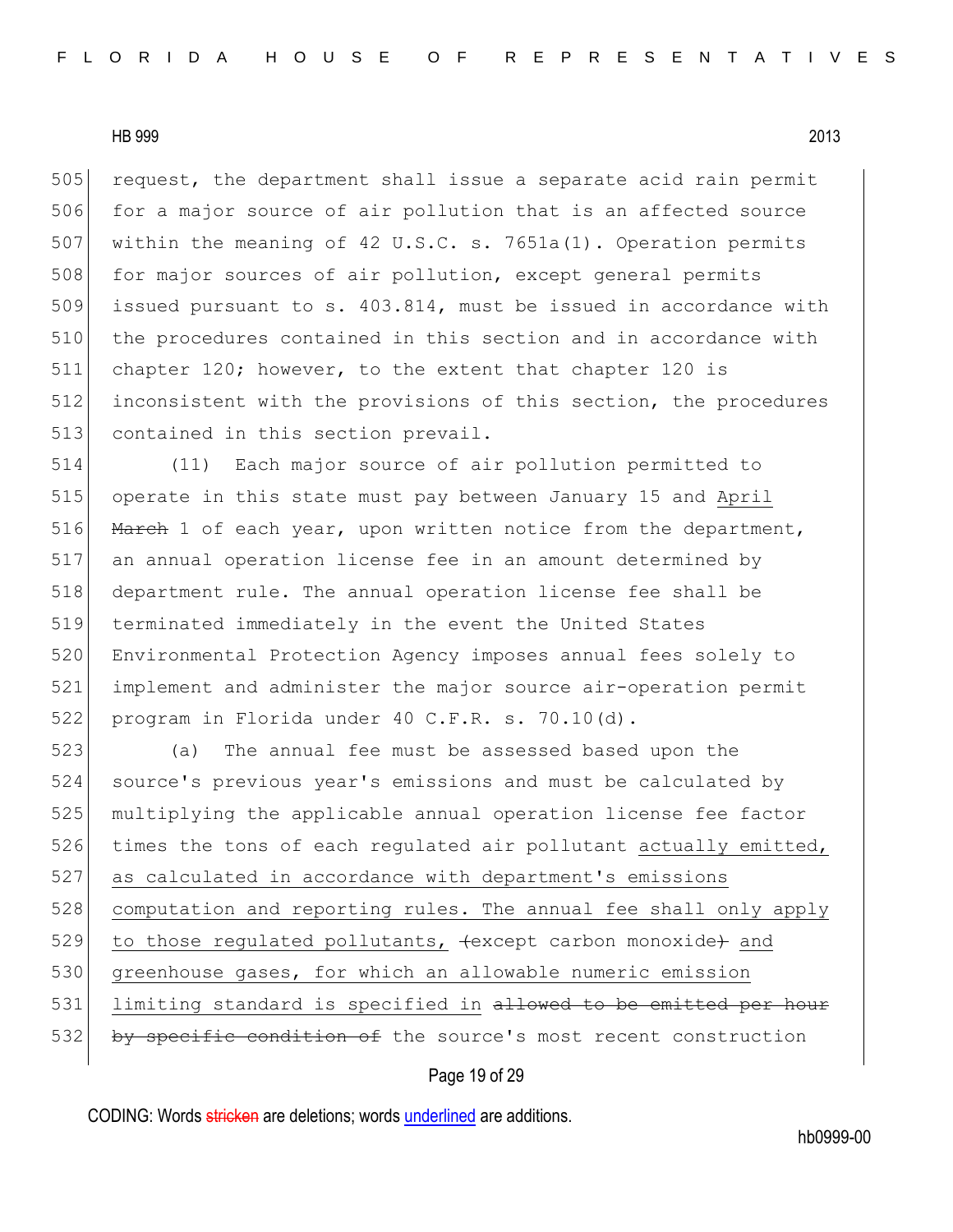533 or operation permit, times the annual hours of operation allowed 534 by permit condition; provided, however, that:

535 1. The license fee factor is \$25 or another amount determined by department rule which ensures that the revenue provided by each year's operation license fees is sufficient to cover all reasonable direct and indirect costs of the major stationary source air-operation permit program established by 540 this section. The license fee factor may be increased beyond \$25 only if the secretary of the department affirmatively finds that a shortage of revenue for support of the major stationary source air-operation permit program will occur in the absence of a fee factor adjustment. The annual license fee factor may never exceed \$35.

546 2. For any source that operates for fewer hours during the 547 calendar year than allowed under its permit, the annual fee 548 calculation must be based upon actual hours of operation rather 549 than allowable hours if the owner or operator of the source 550 documents the source's actual hours of operation for the 551 calendar year. For any source that has an emissions limit that 552 is dependent upon the type of fuel burned, the annual fee 553 calculation must be based on the emissions limit applicable 554 during actual hours of operation.

555 3. For any source whose allowable emission limitation is 556 specified by permit per units of material input or heat input or 557 product output, the applicable input or production amount may be 558 used to calculate the allowable emissions if the owner or 559 operator of the source documents the actual input or production 560 amount. If the input or production amount is not documented, the

# Page 20 of 29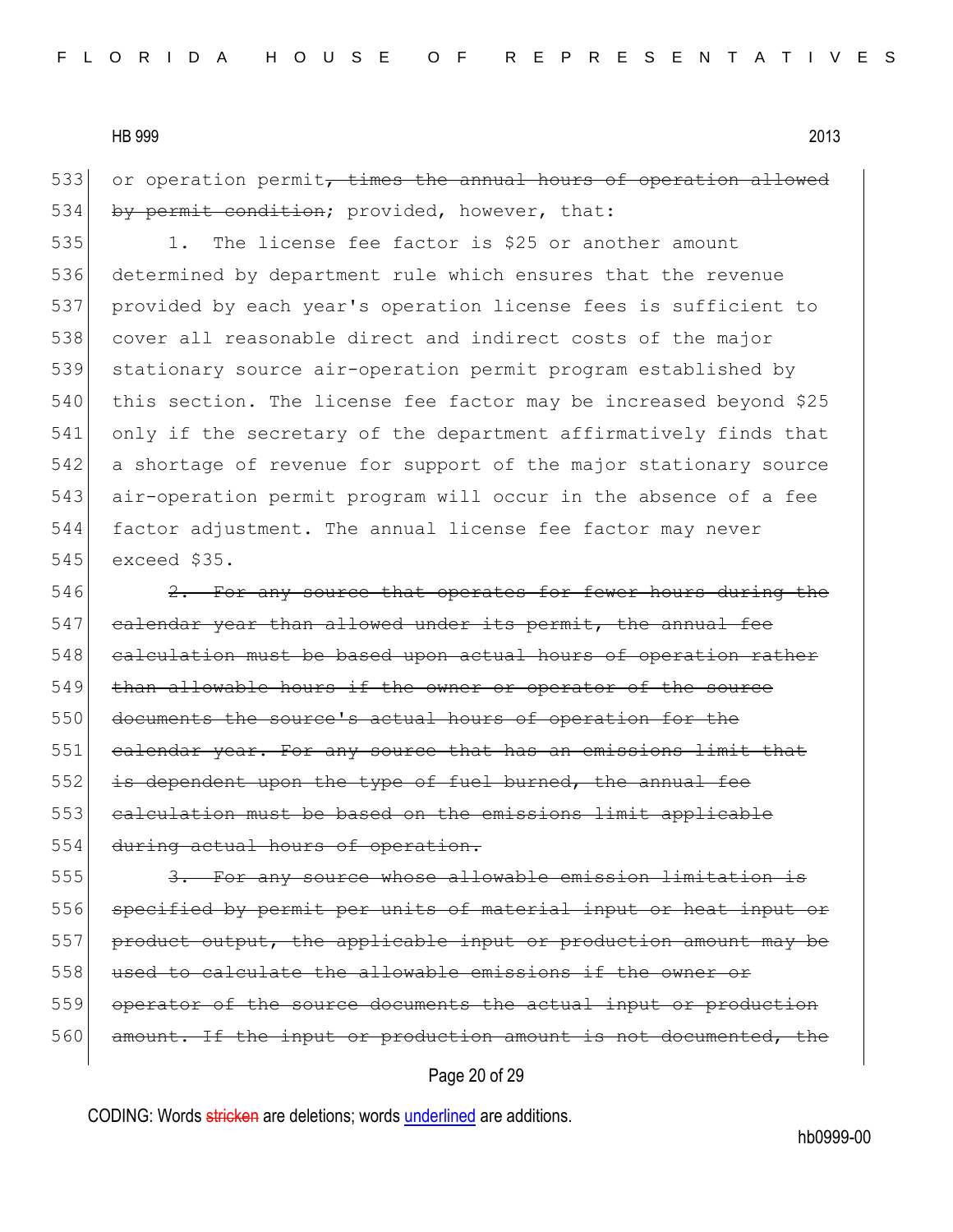561 maximum allowable input or production amount specified in the 562 permit must be used to calculate the allowable emissions.

563 4. For any new source that does not receive its first 564 operation permit until after the beginning of a calendar year, 565 the annual fee for the year must be reduced pro rata to reflect 566 the period during which the source was not allowed to operate.

567 5. For any source that emits less of any regulated air 568 pollutant than allowed by permit condition, the annual fee 569 calculation for such pollutant must be based upon actual 570 emissions rather than allowable emissions if the owner or 571 operator documents the source's actual emissions by means of 572 data from a department-approved certified continuous emissions 573 monitor or from an emissions monitoring method which has been 574 approved by the United States Environmental Protection Agency  $575$  under the regulations implementing 42 U.S.C. ss. 7651 et 576 or from a method approved by the department for purposes of this  $577$  section.

578 2.6. The amount of each regulated air pollutant in excess 579 of 4,000 tons per year allowed to be emitted by any source, or 580 group of sources belonging to the same Major Group as described 581 in the Standard Industrial Classification Manual, 1987, may not 582 be included in the calculation of the fee. Any source, or group 583 of sources, which does not emit any regulated air pollutant in 584 excess of 4,000 tons per year, is allowed a one-time credit not 585 to exceed 25 percent of the first annual licensing fee for the 586 prorated portion of existing air-operation permit application 587 fees remaining upon commencement of the annual licensing fees. 588  $3.7.$  If the department has not received the fee by March 1

#### Page 21 of 29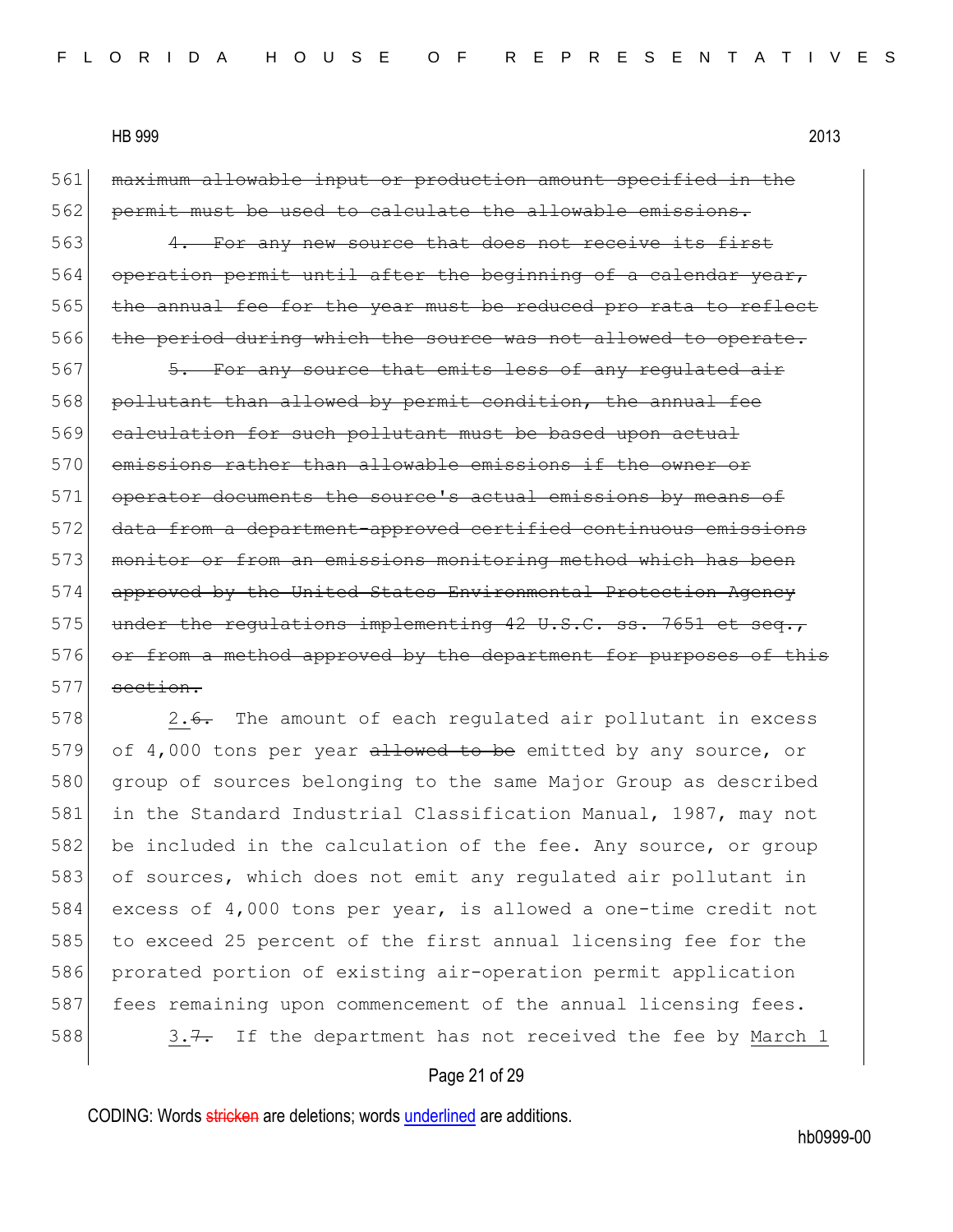589 February 15 of the calendar year, the permittee must be sent a 590 written warning of the consequences for failing to pay the fee 591 by April March 1. If the fee is not postmarked by April March 1 592 of the calendar year, the department shall impose, in addition 593 to the fee, a penalty of 50 percent of the amount of the fee, 594 plus interest on such amount computed in accordance with s. 595 220.807. The department may not impose such penalty or interest 596 on any amount underpaid, provided that the permittee has timely 597 remitted payment of at least 90 percent of the amount determined 598 to be due and remits full payment within 60 days after receipt 599 of notice of the amount underpaid. The department may waive the 600 collection of underpayment and shall not be required to refund 601 overpayment of the fee, if the amount due is less than 1 percent 602 of the fee, up to \$50. The department may revoke any major air 603 pollution source operation permit if it finds that the 604 permitholder has failed to timely pay any required annual 605 operation license fee, penalty, or interest.

606 4.8. Notwithstanding the computational provisions of this 607 subsection, the annual operation license fee for any source 608 subject to this section shall not be less than \$250, except that 609 the annual operation license fee for sources permitted solely 610 through general permits issued under s. 403.814 shall not exceed 611 \$50 per year.

 5.9. Notwithstanding the provisions of s. 403.087(6)(a)5.a., authorizing air pollution construction permit fees, the department may not require such fees for changes or additions to a major source of air pollution permitted pursuant 616 to this section, unless the activity triggers permitting

## Page 22 of 29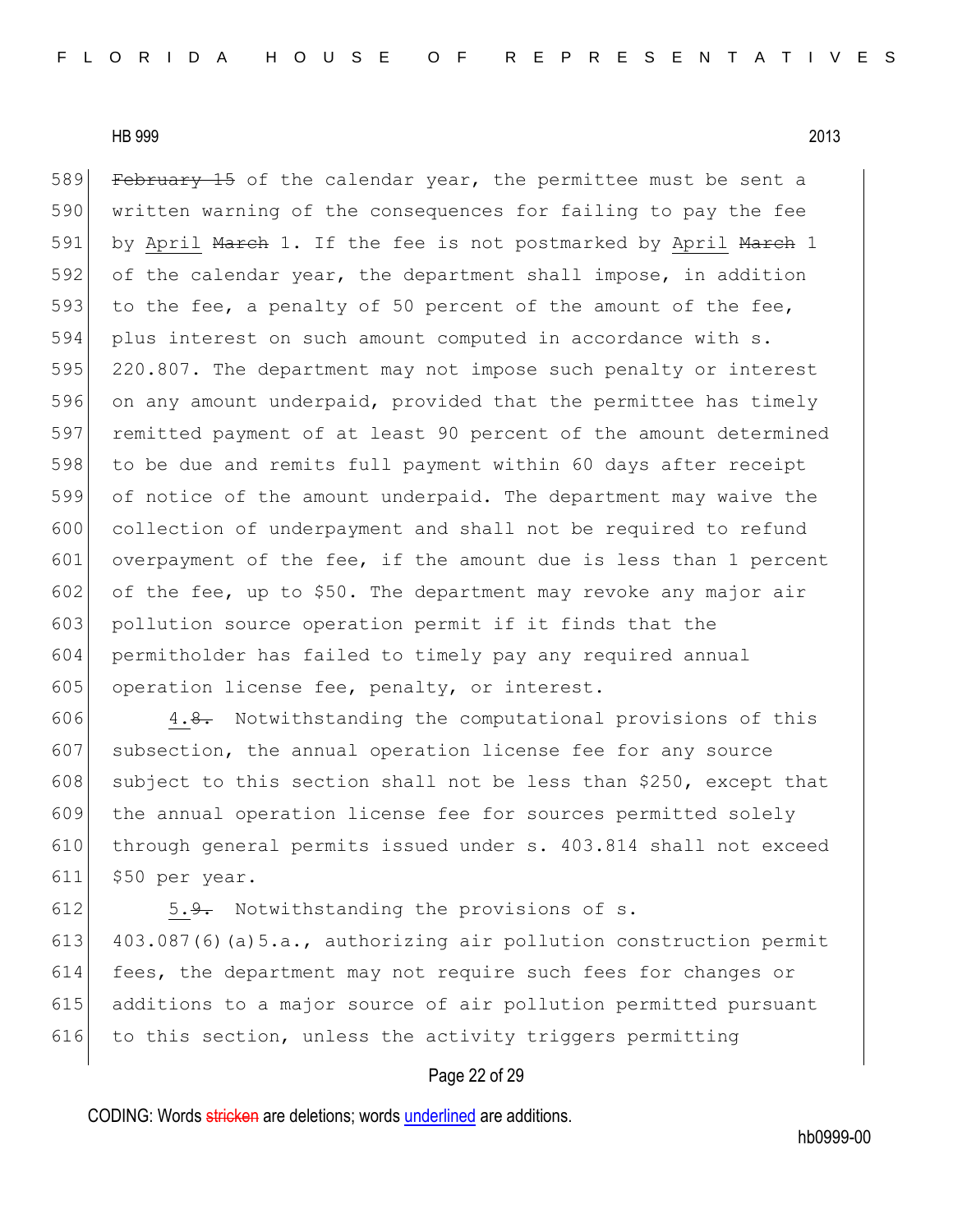617 requirements under Title I, Part C or Part D, of the federal 618 Clean Air Act, 42 U.S.C. ss.  $7470-7514a$ . Costs to issue and 619 administer such permits shall be considered direct and indirect 620 costs of the major stationary source air-operation permit 621 program under s. 403.0873. The department shall, however, 622 require fees pursuant to the provisions of s.  $403.087(6)(a)5.a.$ 623 for the construction of a new major source of air pollution that 624 will be subject to the permitting requirements of this section 625 once constructed and for activities triggering permitting 626 requirements under Title I, Part C or Part D, of the federal 627 Clean Air Act, 42 U.S.C. ss. 7470-7514a.

 (b) Annual operation license fees collected by the department must be sufficient to cover all reasonable direct and indirect costs required to develop and administer the major 631 stationary source air-operation permit program, which shall consist of the following elements to the extent that they are 633 reasonably related to the regulation of major stationary air pollution sources, in accordance with United States Environmental Protection Agency regulations and guidelines:

636 1. Reviewing and acting upon any application for such a 637 permit.

638 2. Implementing and enforcing the terms and conditions of 639 any such permit, excluding court costs or other costs associated 640 with any enforcement action.

- 641 3. Emissions and ambient monitoring.
- 642 4. Preparing generally applicable regulations or quidance.
- 643 5. Modeling, analyses, and demonstrations.
- 644 6. Preparing inventories and tracking emissions.

#### Page 23 of 29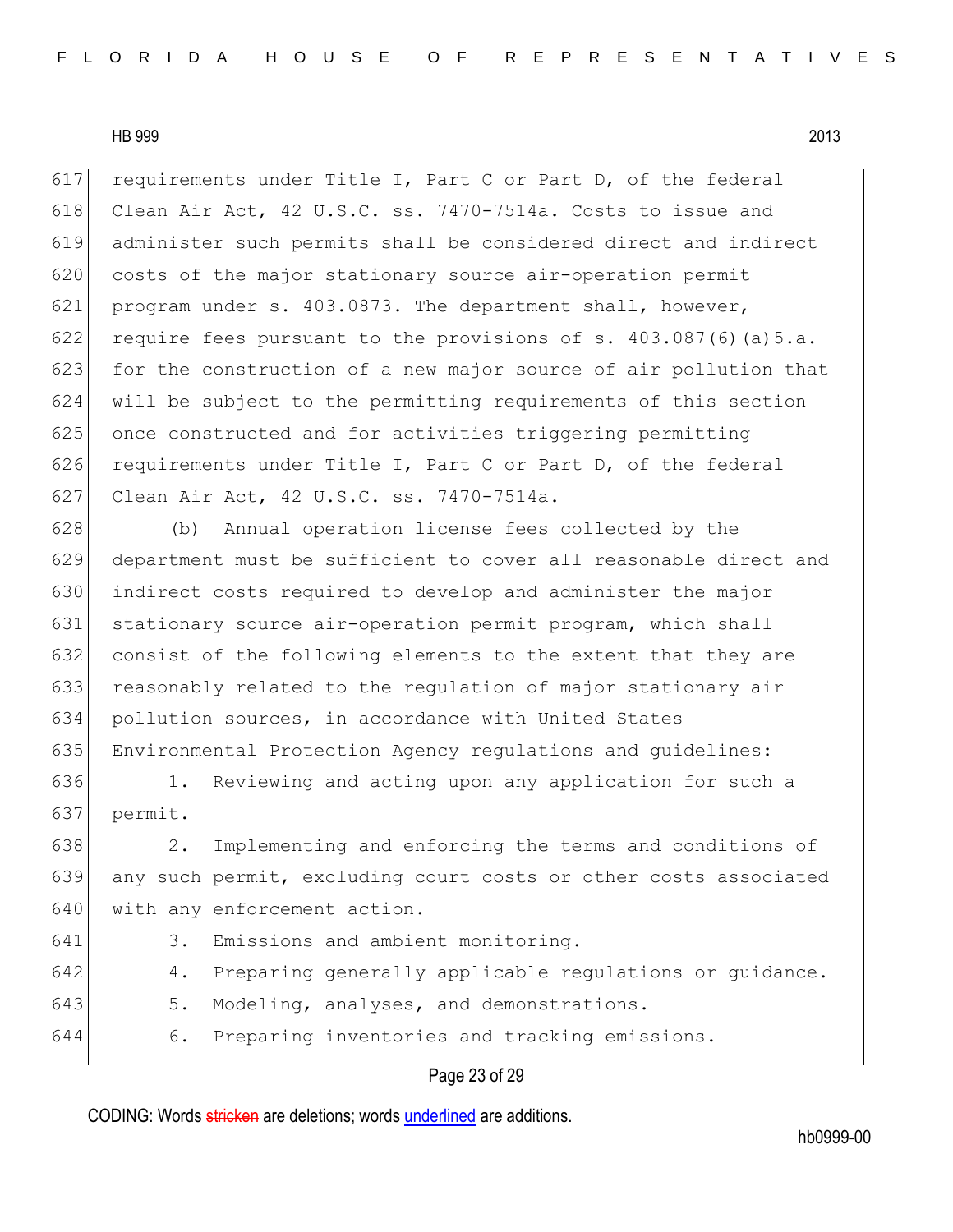645 7. Implementing the Small Business Stationary Source 646 Technical and Environmental Compliance Assistance Program.

 $647$  8. Any audits conducted under paragraph (c).

 (c) An audit of the major stationary source air-operation permit program must be conducted 2 years after the United States Environmental Protection Agency has given full approval of the program to ascertain whether the annual operation license fees 652 collected by the department are used solely to support any 653 reasonable direct and indirect costs as listed in paragraph  $(b)$ . A program audit must be performed biennially after the first  $655$  audit.

656 Section 15. Paragraph (e) of subsection (1) of section 657 403.813, Florida Statutes, is amended to read:

658 403.813 Permits issued at district centers; exceptions.-

659 (1) A permit is not required under this chapter, chapter 660 373, chapter 61-691, Laws of Florida, or chapter 25214 or 661 chapter 25270, 1949, Laws of Florida, for activities associated 662 with the following types of projects; however, except as 663 otherwise provided in this subsection, nothing in this 664 subsection relieves an applicant from any requirement to obtain 665 permission to use or occupy lands owned by the Board of Trustees 666 of the Internal Improvement Trust Fund or any water management 667 district in its governmental or proprietary capacity or from 668 complying with applicable local pollution control programs 669 authorized under this chapter or other requirements of county 670 and municipal governments:

671 (e) The restoration of seawalls at their previous 672 locations or upland of, or within 18 inches  $\frac{1}{100}$  waterward of,

#### Page 24 of 29

CODING: Words stricken are deletions; words underlined are additions.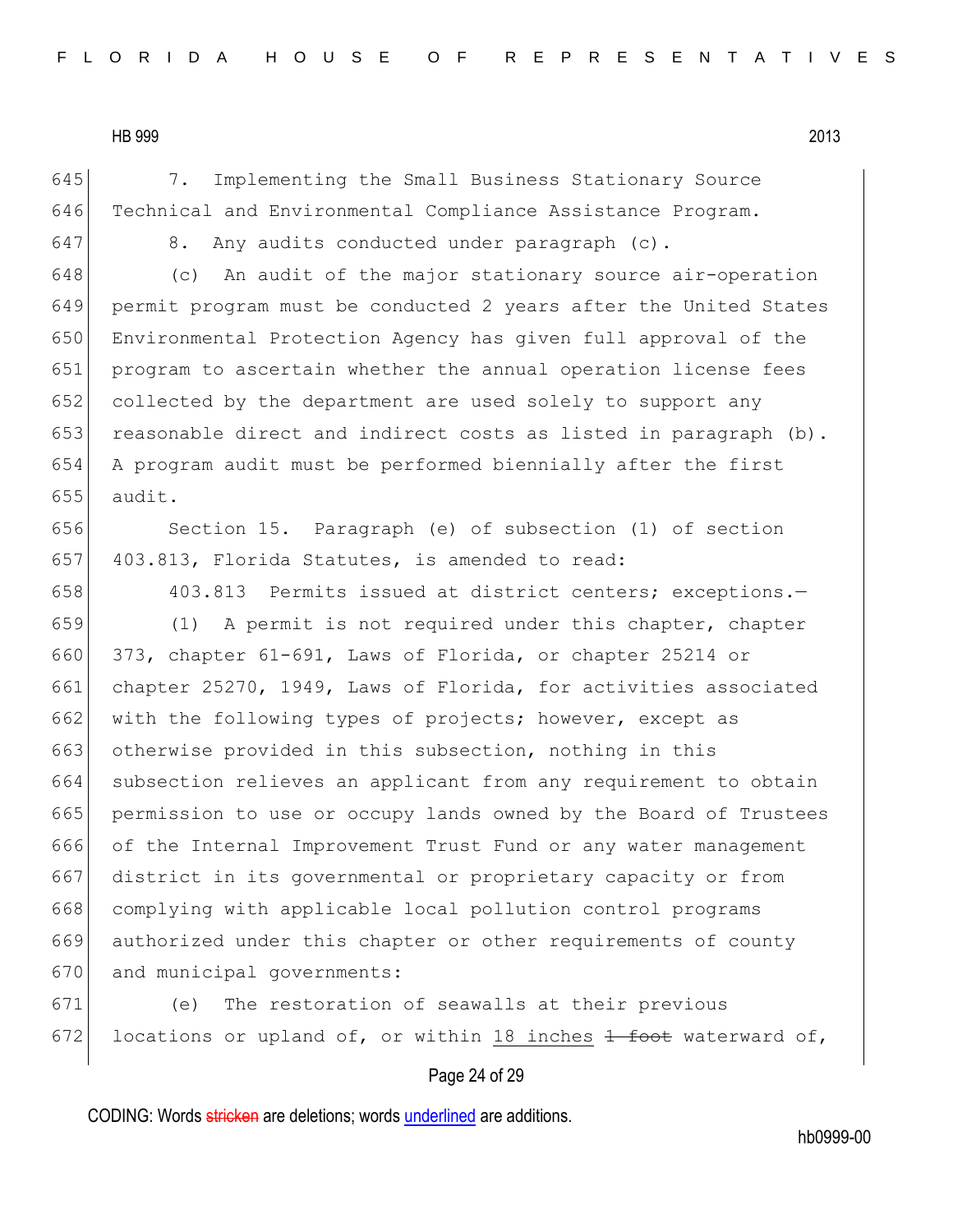HB 999 2013 673 their previous locations. However, this shall not affect the 674 permitting requirements of chapter 161, and department rules 675 shall clearly indicate that this exception does not constitute 676 an exception from the permitting requirements of chapter  $161$ . 677 Section 16. Subsection (13) is added to section 403.814, 678 Florida Statutes, to read: 679 403.814 General permits; delegation.— 680 (13) The department shall issue general permits for 681 special events as defined in s. 253.0345. The permits must be 682 for a period that runs concurrently with the consent of use or 683 lease issued pursuant to that section. No more than two seagrass 684 studies may be required by a general permit, one conducted 685 before issuance of the permit and the other conducted at the 686 time the permit expires. General permits must also allow for the 687 movement of temporary structures within the footprint of the 688 lease area. A survey of the lease or consent area is required at 689 the time of application for a 10-year standard lease or consent 690 of use and general permit. An area of up to 25 percent of a 691 previous lease or consent of use area must be issued as part of 692 the general permit, lease, or consent of use to allow for 693 economic expansion of the special event during the  $10$ -year term. 694 An annual survey of the distances of all structures from the 695 boundaries of the lease or consent of use area must be conducted 696 to ensure that the lease boundaries have not been violated. 697 Section 17. Subsection (2) of section 570.076, Florida 698 Statutes, is amended to read: 699 570.076 Environmental Stewardship Certification Program.— 700 The department may, by rule, establish the Environmental

#### Page 25 of 29

CODING: Words stricken are deletions; words underlined are additions.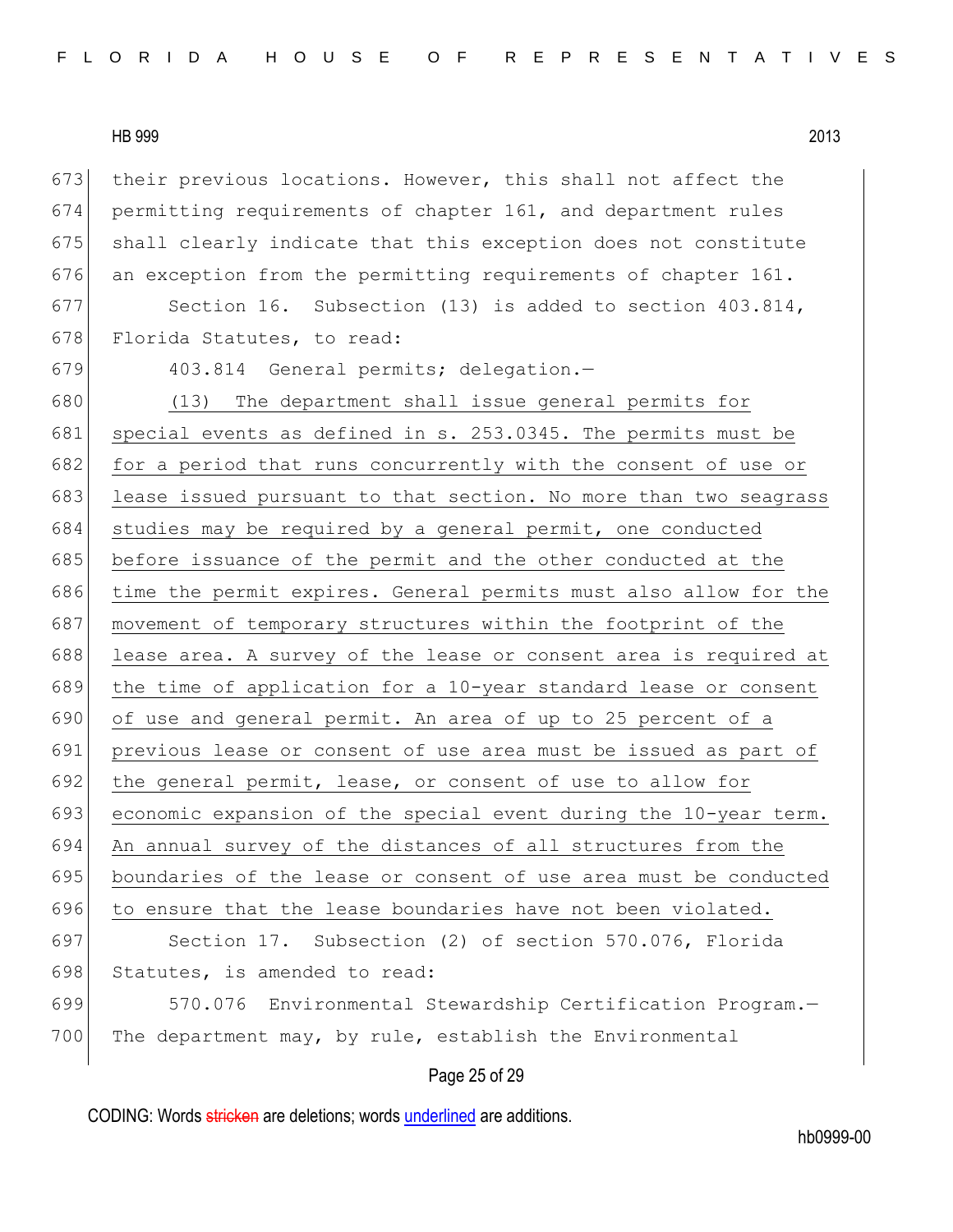701 Stewardship Certification Program consistent with this section.

HB 999 2013

702 A rule adopted under this section must be developed in 703 consultation with state universities, agricultural 704 organizations, and other interested parties. 705 (2) The department shall provide an agricultural 706 certification under this program for implementation of one or 707 more of the following criteria: 708 (a) A voluntary agreement between an agency and an 709 agricultural producer for environmental improvement or water-710 resource protection. 711 (b) A conservation plan that meets or exceeds the 712 requirements of the United States Department of Agriculture. 713 (c) Best management practices adopted by rule pursuant to 714 s. 403.067(7)(c) or s. 570.085(1)(b)  $\frac{570.085(2)}{1}$ . 715 Section 18. Section 570.085, Florida Statutes, is amended 716 to read: 717 570.085 Department of Agriculture and Consumer Services; 718 agricultural water conservation and water supply planning.-719 (1) The department shall establish an agricultural water 720 conservation program that includes the following:  $721$  (a) $\left(1\right)$  A cost-share program, coordinated where appropriate 722 with the United States Department of Agriculture and other 723 federal, state, regional, and local agencies, for irrigation 724 system retrofit and application of mobile irrigation laboratory 725 evaluations for water conservation as provided in this section 726 and, where applicable, for water quality improvement pursuant to

 $727$  s.  $403.067(7)(c)$ .

728 (b) $(2)$  The development and implementation of voluntary

#### Page 26 of 29

CODING: Words stricken are deletions; words underlined are additions.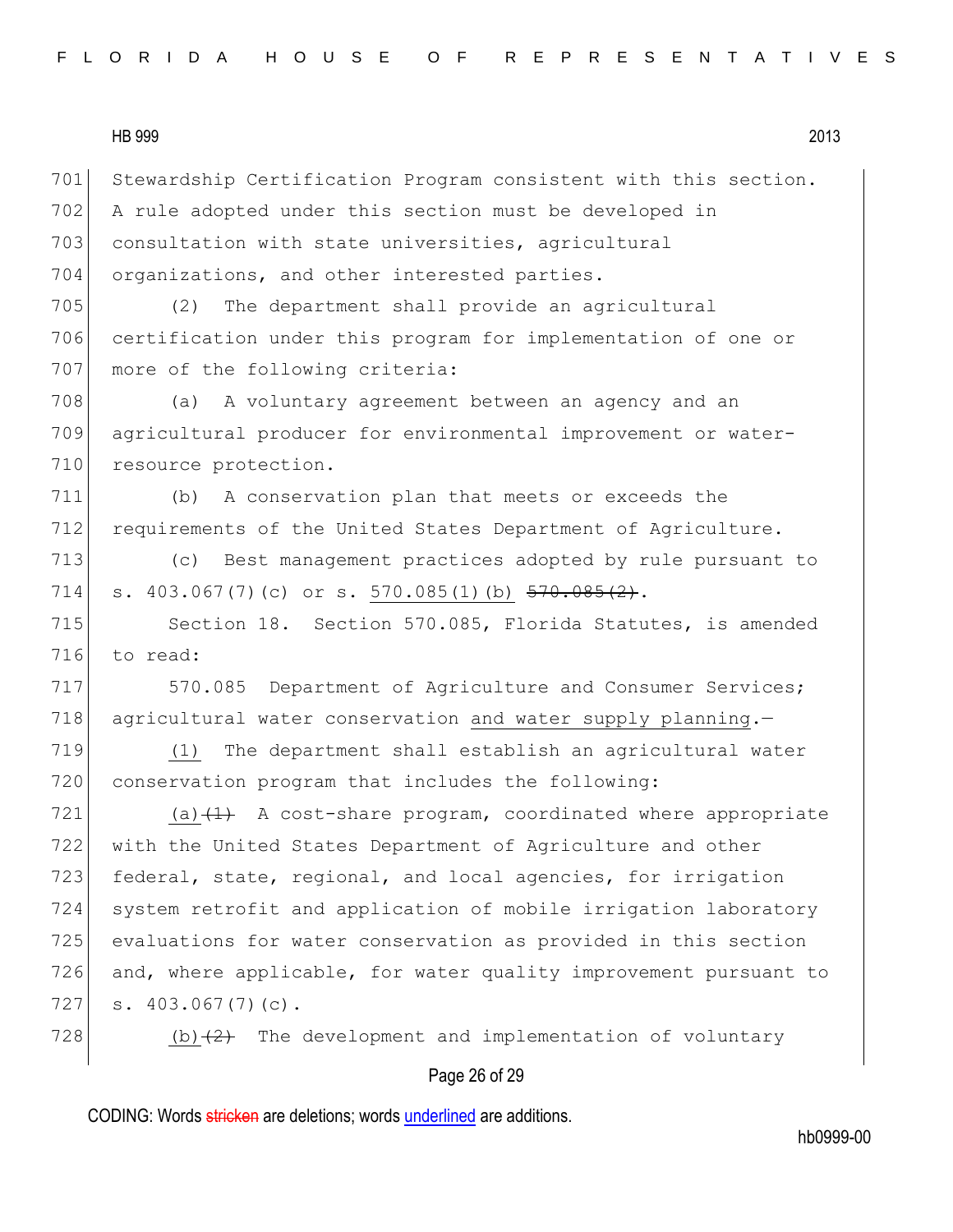729 interim measures or best management practices, adopted by rule, which provide for increased efficiencies in the use and management of water for agricultural production. In the process 732 of developing and adopting rules for interim measures or best management practices, the department shall consult with the Department of Environmental Protection and the water management districts. Such rules may also include a system to assure the implementation of the practices, including recordkeeping requirements. As new information regarding efficient agricultural water use and management becomes available, the department shall reevaluate and revise as needed, the interim measures or best management practices. The interim measures or 741 best management practices may include irrigation retrofit, implementation of mobile irrigation laboratory evaluations and 743 recommendations, water resource augmentation, and integrated water management systems for drought management and flood control and should, to the maximum extent practicable, be 746 designed to qualify for regulatory incentives and other incentives, as determined by the agency having applicable 748 statutory authority.

749  $(c)$   $(3)$  Provision of assistance to the water management 750 districts in the development and implementation of a consistent, 751 to the extent practicable, methodology for the efficient 752 allocation of water for agricultural irrigation.

 (2)(a) The department shall establish an agricultural water supply planning program that includes the development of 755 appropriate data indicative of future agricultural water needs. The data shall be based on at least a 20-year planning period

# Page 27 of 29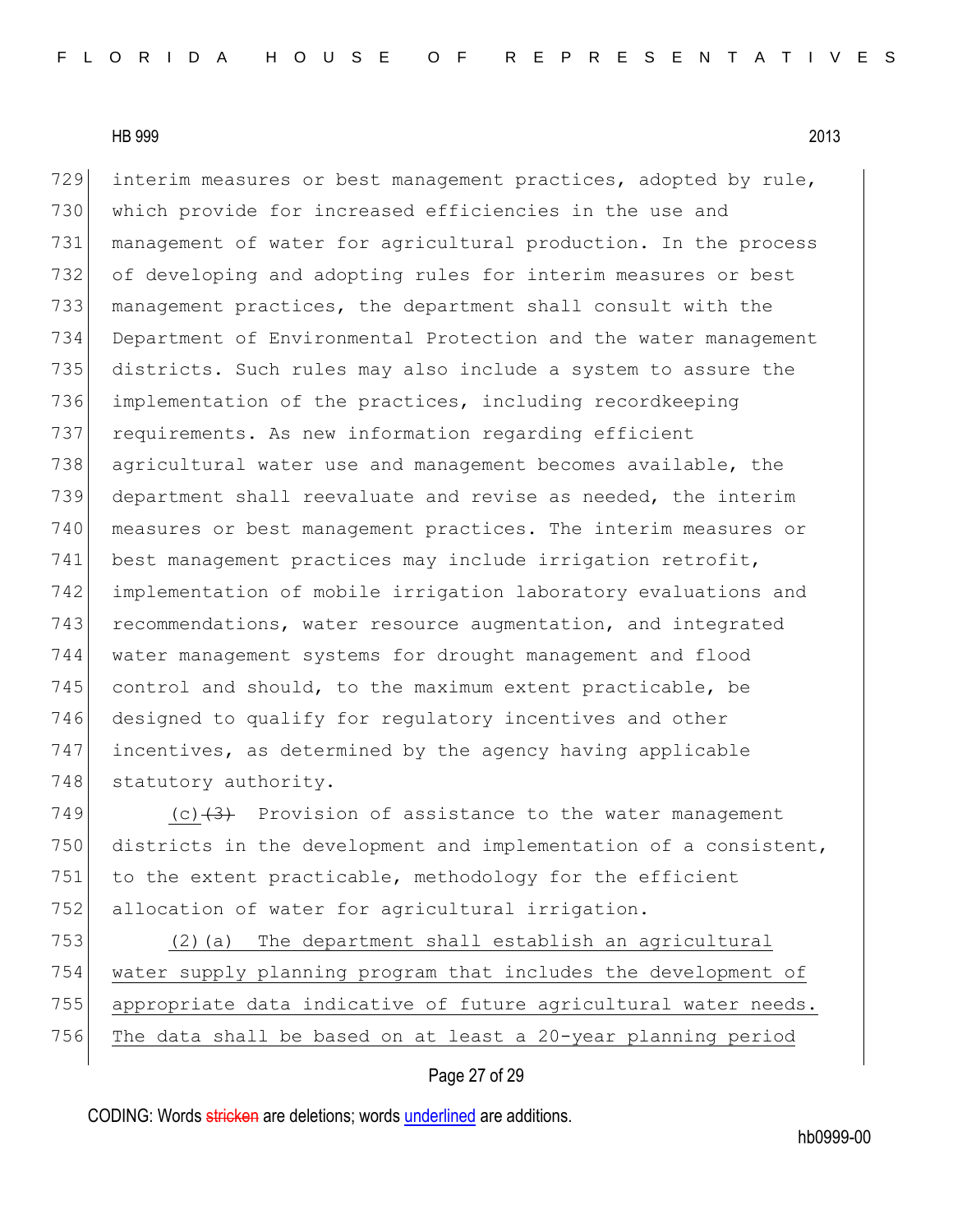|     | 2013<br><b>HB 999</b>                                           |
|-----|-----------------------------------------------------------------|
| 757 | and shall include, but is not limited to:                       |
| 758 | Applicable agricultural crop types or categories.<br>1.         |
| 759 | Historic estimates of irrigated acreage, current<br>2.          |
| 760 | estimates of irrigated acreage, and future irrigated acreage    |
| 761 | projections for each applicable crop type or category spatially |
| 762 | for each county, including the historic and current methods and |
| 763 | assumptions used to generate the spatial acreage estimates and  |
| 764 | projections.                                                    |
| 765 | 3. Crop type or category water use coefficients for both        |
| 766 | average year and 1-in-10 year drought years used in calculating |
| 767 | historic and current water supply needs and projected future    |
| 768 | water supply needs, including data, methods, and assumptions    |
| 769 | used to generate the coefficients. Estimates of historic and    |
| 770 | current water supply needs shall take into account actual       |
| 771 | metered data where available.                                   |
| 772 | An evaluation of significant uncertainties affecting<br>4.      |
| 773 | agricultural production that may require a range of projections |
| 774 | for future agricultural water supply needs.                     |
| 775 | In developing the future agricultural water supply<br>(b)       |
| 776 | needs data, the department shall consult with the agricultural  |
| 777 | industry, the University of Florida Institute of Food and       |
|     |                                                                 |

778 Agricultural Sciences, the Department of Environmental 779 Protection, the water management districts, the United States

780 Department of Agriculture National Agricultural Statistics

781 Service, and the United States Geological Survey.

782 (c) The future agricultural water supply needs data shall 783 be provided to each water management district for consideration pursuant to ss. 373.036(2) and 373.709(2)(a)1.b. The department

# Page 28 of 29